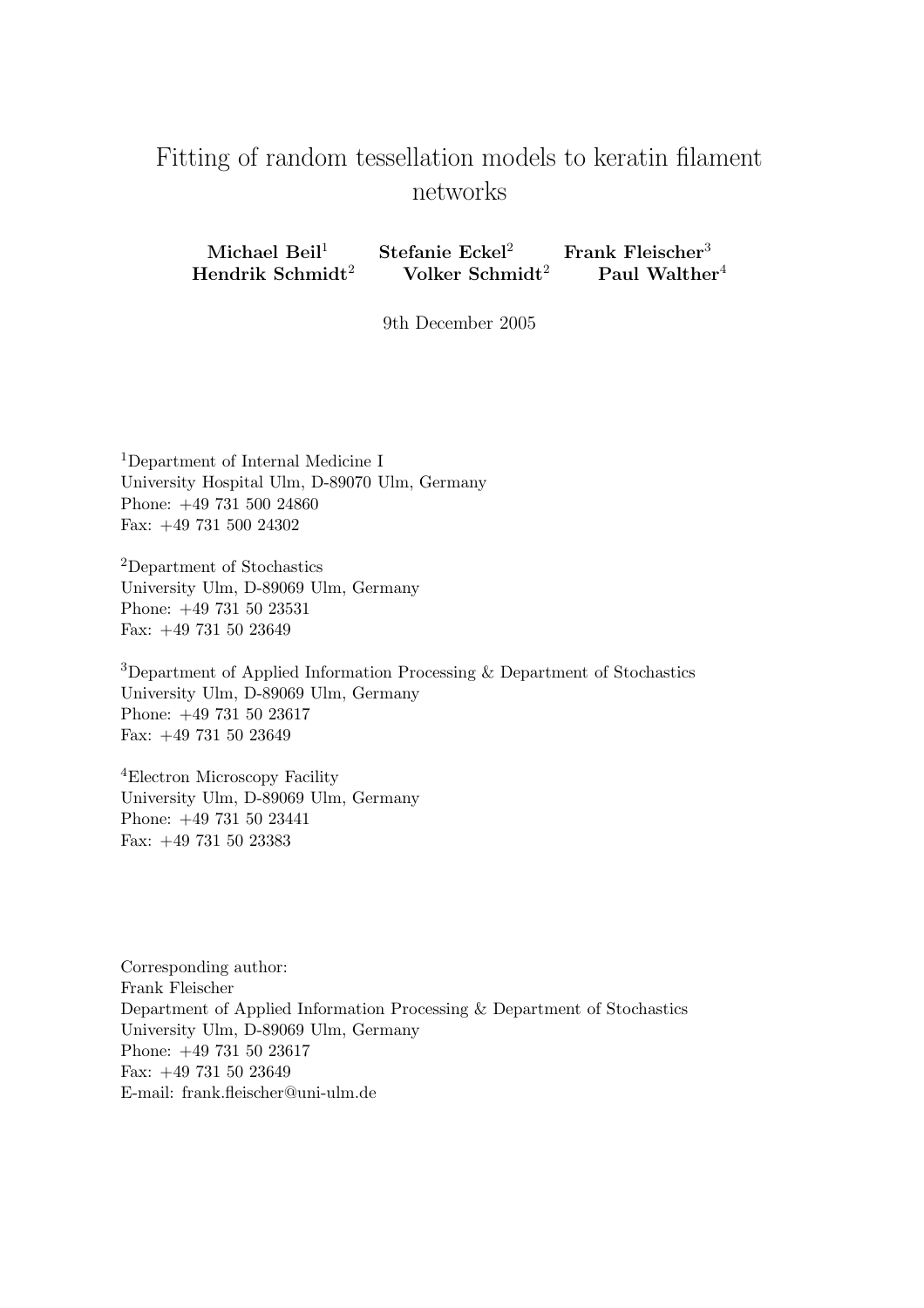#### Abstract

The role of specific structural patterns in keratin filament networks for regulating biophysical properties of epithelial cells is poorly understood. This is at least partially due to a lack of methods for the analysis of filament network morphology. We have previously developed a statistical approach to the analysis of keratin filament networks imaged by scanning electron microscopy. The segmentation of images in this study resulted in graph structures, i.e. tessellations, whose structural characteristics are now further investigated by iteratively fitting geometrical statistical models. An optimal model as well as corresponding optimal parameters are detected from a given set of possible random tessellation models, i.e. Poisson-Line tessellations (PLT), Poisson-Voronoi tessellations (PVT) and Poisson-Delaunay tessellations (PDT). Using this method, we investigated the remodeling of keratin filament networks in pancreatic cancer cells in response to transforming growth factor  $\alpha$  (TGF $\alpha$ ), which is involved in pancreatic cancer progression. The results indicate that the fitting of random tessellation models represents a suitable method for the description of complex filament networks.

Keywords cytoskeleton; keratin; random tessellations; scanning electron microscopy; stochastic geometry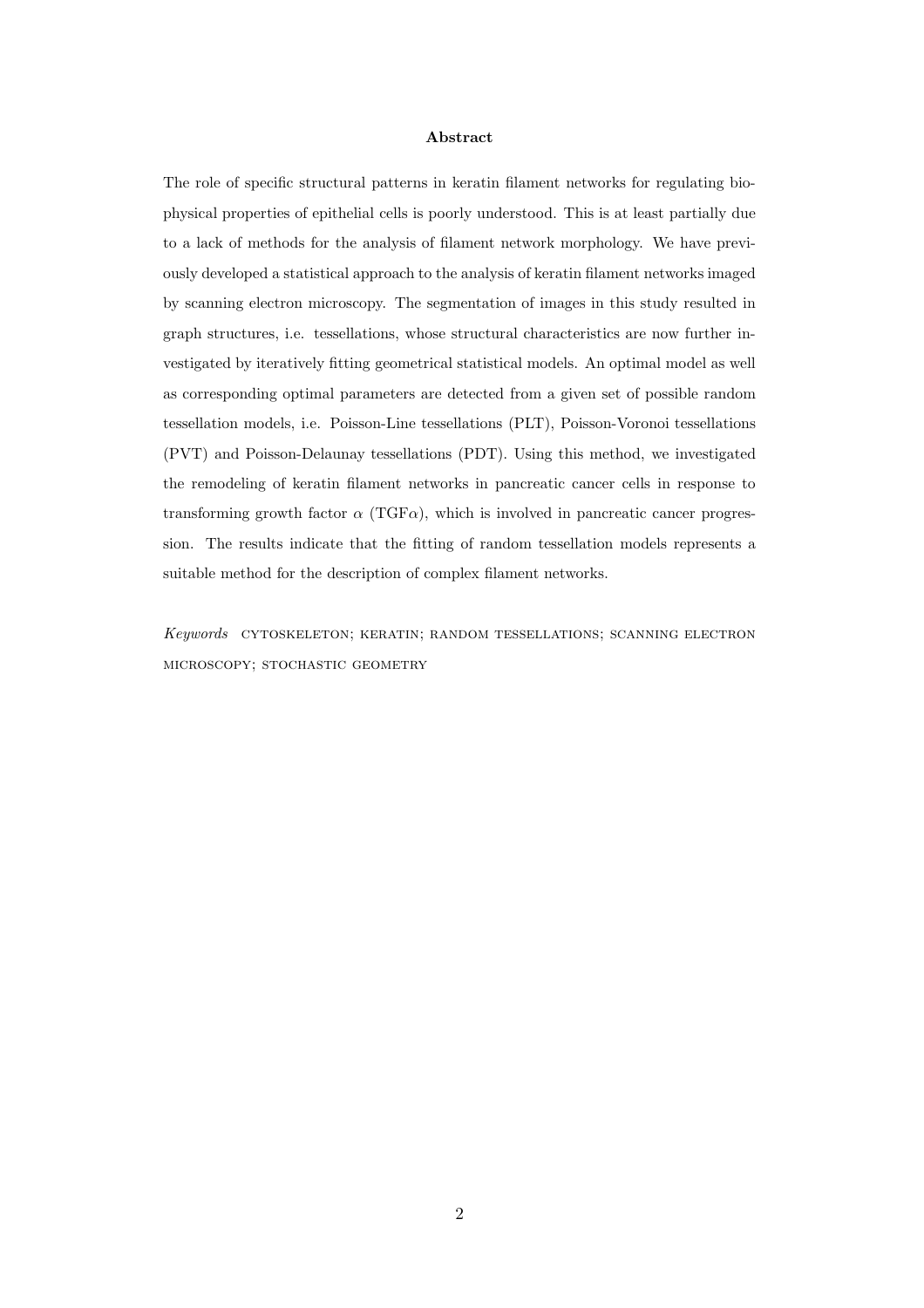# 1 Introduction

Keratins belong to the group of intermediate filament proteins and are expressed in epithelial cells (Herrmann and Aebi, 2004). Intermediate filaments can be distinguished from other filamentous systems of the cytoskeleton by their unique biochemical and biophysical properties (Fudge et al., 2003; Janmey et al., 1991; Zackroff and Goldmann, 1979). Thus, this filament system appears to play a specific role for defining the mechanical properties of cells (Wang and Stamenovic, 2000 and 2002). In fact, the importance of keratin filaments for the viscoelastic properties of epithelial cells was confirmed by single cell probing (Beil et al., 2003; Suresh et al., 2005). Dynamic changes of these mechanical properties are necessary for the migration of cancer cells during tissue invasion and metastasis (Kole et al., 2005; Wolf et al., 2003). These changes can be accomplished by modulating the keratin network architecture through multiple interactions between kinases, phosphatases and other regulatory proteins (Coulombe and Omary, 2002; Strnad et al., 2002). However, the knowledge about the processes defining the morphology of keratin networks is incomplete (Herrmann and Aebi, 2004). This is at least partially due to a lack of models for the description of complex networks of filament structures.

Simulation models of filament assembly and network build-up are a valuable source of information (Portet et al., 2003). The comparison of simulated networks with image data obtained from cells, however, could be compromised by the variability of cell morphology and random artefacts during specimen processing. Furthermore, random cytoskeletal rearrangements appear to be an integral part of cytoskeleton dynamics (Kodama et al., 2004; Kirschner and Mitchison, 1986; Odde and Buettner, 1998). These processes can be taken into account by fitting statistical models to image analysis data. Widely used geometrical statistical models for network structures are random tessellations (Okabe et al., 2000; Stoyan et al., 1995). Prominent examples are Poisson-Line tessellations (PLT), Poisson-Voronoi tessellations (PVT) and Poisson-Delaunay tessellations (PDT). All three models are based on Poisson point processes in the Euclidean space, for our purposes in the plane (see below). These basic tessellation models can be iterated, for example by nesting (Maier and Schmidt, 2003; Weiss and Nagel, 1999), that means each mesh of the tessellation is further tessellated independently. Thereby more complex stochastic-geometric structures can be realised. Such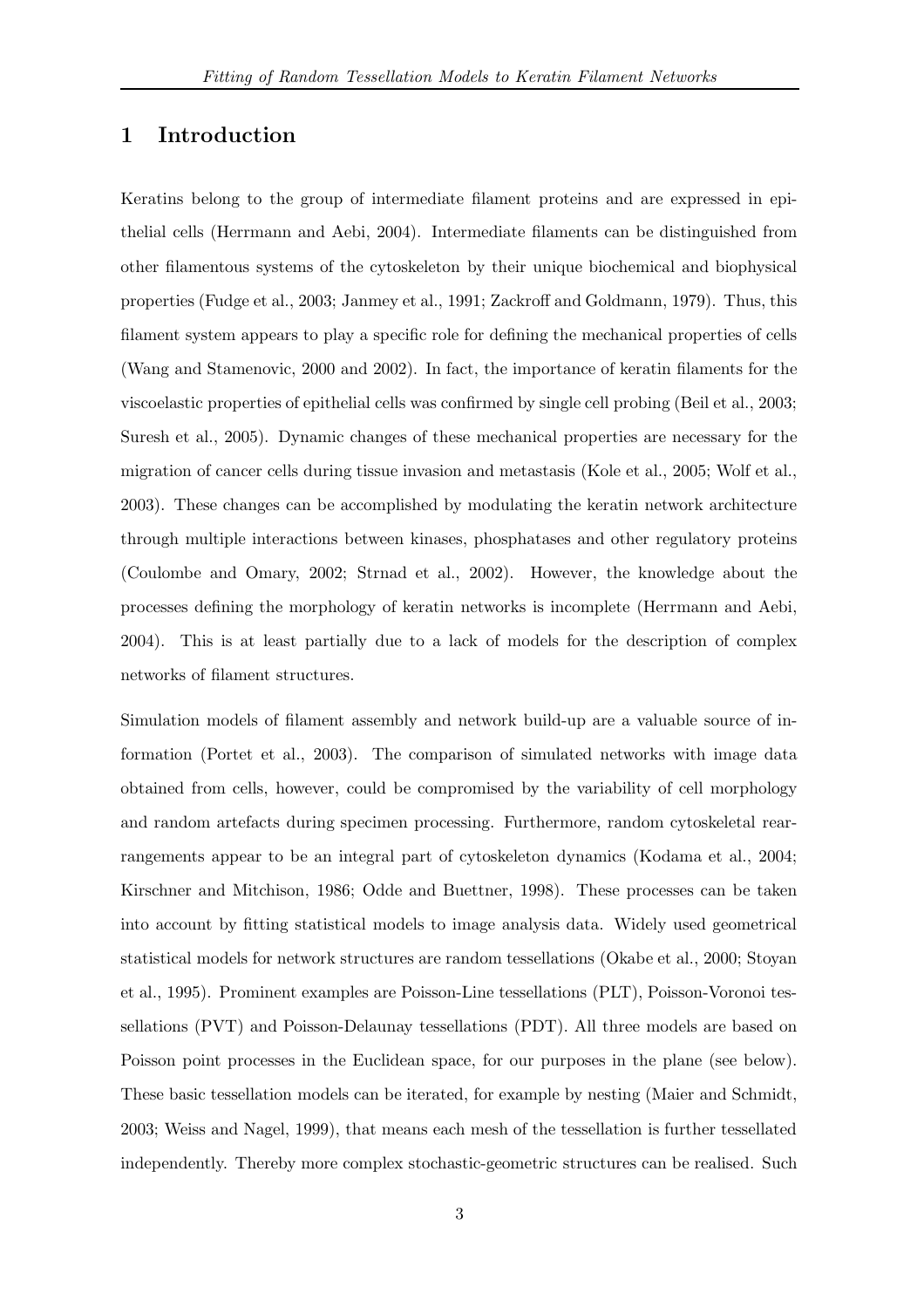tessellation models, basic and iterated ones, allow for the reduction of complex randomly behaving structural scenarios to models described by only a few parameters. This leads to further knowledge of characteristics of the network with respect to expected moments or even distributions of characteristics like the number of segments per unit area or the number of segments emanating from a typical node.

In a previous study, we analyzed the reorganisation of keratin networks in the subcortical region of pancreatic cancer cells in response to transforming growth factor  $\alpha$  (TGF $\alpha$ ) (Beil et al., 2005). This subcellular compartment has been identified as a location with a highly dynamic turn-over of keratin filaments (Windoffer et al., 2004). Since the periphery of cultured cells represents a quasi 2D structure, analysis procedures could be implemented for 2D images of filament networks. Scanning electron microscopy (SEM) was applied to image individual keratin filaments after a pre-fixation extraction procedure (Beil et al., 2003). After an automated segmentation of the filament network, statistical features of network morphology revealed an increase of keratin filament density and isotropy in response to  $TGF\alpha$ . In another paper we introduced an optimization procedure that determines an optimal tessellation model for a given data set out of a choice of random tessellation models (Gloaguen et al., 2005). Now, in this new study, iterated tessellation models based on PVT, PDT and PLT models are fitted to the segmented keratin network structures. The results demonstrate that  $TGF\alpha$  induces a fundamental remodeling of keratin networks in pancreatic cancer cells. Based on the selection of best fitted models we will present a hypothetical scenario for the structural organisation of keratin networks in quiescent and stimulated cancer cells.

# 2 Materials and methods

# 2.1 Experimental set-up

The procedures for cell culture, specimen preparation, scanning electron microscopy (SEM) and image analysis have been described in detail in Beil et al. (2005). Therefore only a short summary is given here.

Panc-1 human pancreatic cancer cells (American Type Culture Collection, Manassas, VA)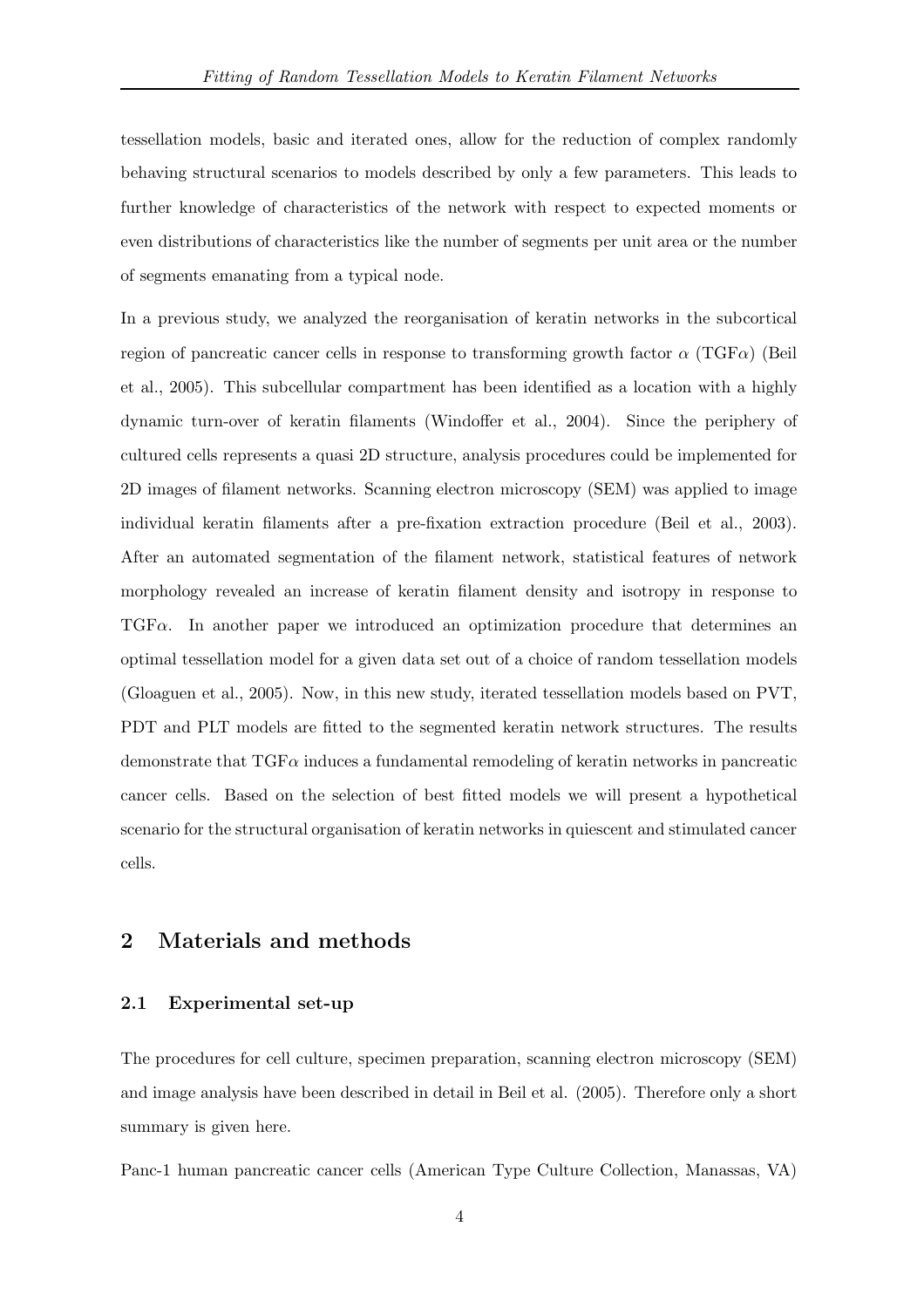

Figure 1: Image segmentation algorithm

were grown on glass chamber slides and incubated with 100  $nq/ml$  TGF $\alpha$  (R&D Systems, Minneapolis, MN) for 30  $min$ . Thereafter, non-keratin proteins were extracted from the cytoplasm of stimulated cells and untreated cells with a method partially based on a protocol by Svitkina and Borisy (1998). The specificity of this method for keratin filaments was previously demonstrated by immuno electron microscopy (Beil et al., 2003). After fixation with 4.0 % formaldehyde slides were gradually dehydrated and subjected to critical point drying. Samples were subsequently coated with  $3 \, nm$  of platinum-carbon and imaged with a Hitachi S-5200 in-lens SEM (Tokyo, Japan). Sample regions at the periphery of cells were imaged with a 35000 x magnification (pixel size:  $2.63 \, \text{nm}$ ). The window size for a single sample was  $1220 \times 850$  pixels ( $\approx 3.22 \ \mu m \times 2.44 \ \mu m$ ). Altogether there were 15 Panc1 cells analyzed (7 cells after stimulation with  $TGF\alpha$  and 8 untreated cells).

The original grayscale images were transformed into binary images by adaptive thresholding. After a preprocessing to reduce noise effects, the binary images were skeletonized using morphological thinning thereby preserving homotopy. The resulting skeletons were pruned and transformed into line segment structures. Finally, these line segment structures were modified by an adaptive merging of nearby crosspoints (Beil et al. 2005). For an illustration of the applied algorithm see Figure 1. The resulting line segment structures, i.e. graphs, were in the following analyzed with respect to different possible tessellation models describing them.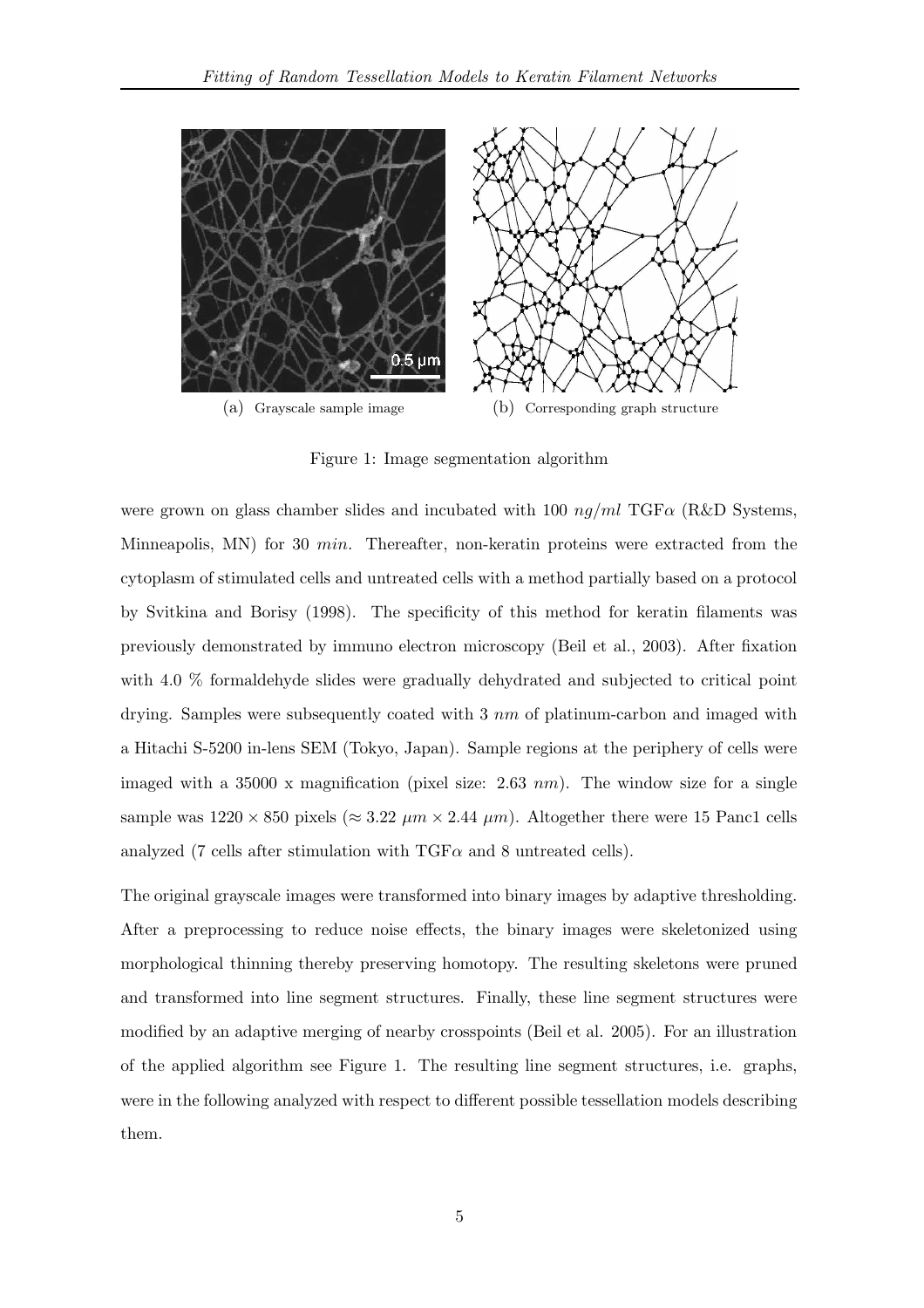# 2.2 Model choice based on comparison of distance measures

In the present section we introduce the applied model choice algorithm. Further information about the model choice procedure including examples for simulated input data can be found in Gloaguen et al. (2005). Mathematical definitions of the used tessellation models are provided in the Appendix.

#### Characteristics of input data and unbiased estimation of global characteristics

With respect to the input data certain characteristics describing the spatial-geometric structure are estimated. In particular, we consider characteristics which are measured per unit area. This comprises the characteristics  $\lambda_1, \ldots, \lambda_4$ , which correspond to the mean number of vertices, the mean number of edges, the mean number of meshes, and the mean total length of edges, respectively, always with respect to the unit area.

The characteristics  $\lambda_1, \ldots, \lambda_4$  can be interpreted as global characteristics and they are chosen both because they are a good representation of the underlying tessellation model and because of their relative simplicity regarding theoretical formulae; see Maier and Schmidt (2003) and Tables 1 and 6. It would also be possible to consider local characteristics which refer to single meshes, like the mean edge-length per mesh, the mean perimeter per mesh, and the mean area per mesh. However, it turned out that these characteristics are less useful, because unbiased estimators for them are not quite obvious. Therefore, in the following, we concentrate on the global characteristics and consider the vector

$$
\lambda = (\lambda_1, \dots, \lambda_4)^\top. \tag{2.1}
$$

The intensities of the vector  $\lambda$  given by (2.1) have to be estimated from the graph structure that arises from the original SEM images. Hence, we need a vector of (intensity) estimators

$$
\widehat{\lambda} = (\widehat{\lambda}_1, \dots, \widehat{\lambda}_4)^{\top}, \tag{2.2}
$$

where each entry of this vector is an estimator for the corresponding entry in  $(2.1)$ . Further information about estimation of such characteristics can be found in e.g. Baddeley and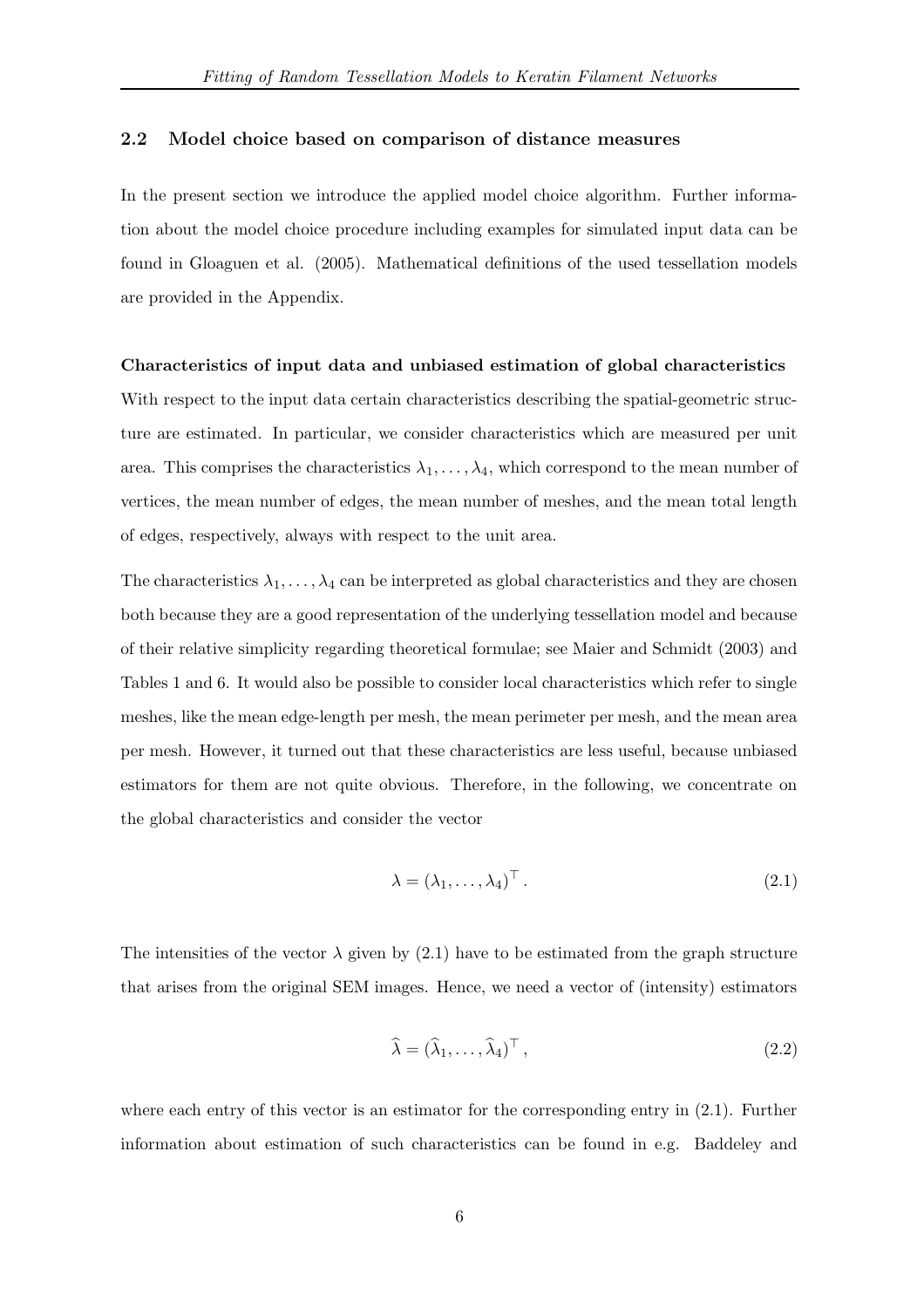Jensen  $(2004)$  or Ohser and Mücklich  $(2000)$ . In this paper we use the following estimators,

$$
\widehat{\lambda} = \frac{1}{|W|} (n_v, n_e, n_c, l_e)^\top , \qquad (2.3)
$$

where  $|W|$  denotes the area of the sampling window W. Obviously, with  $n_v$  denoting the number of vertices contained within W, the estimator  $\hat{\lambda}_1 = n_v/|W|$  is an unbiased estimator for  $\lambda_1$ . In order to get the unbiased estimator  $\hat{\lambda}_2 = n_e/|W|$  for  $\lambda_2$ , we consider the number  $n_e$ of edges whose lexicographically smaller end point is contained in W. Similarly,  $n_m$  denotes the number of meshes obtained by counting appropriately chosen associated points of the meshes, for example the lexicographically smallest vertice of each mesh which leads to the unbiased estimator  $\hat{\lambda}_3 = n_m/|W|$  for  $\lambda_3$ . Finally,  $l_e$  measures the total length of the edge-set contained in W and  $\hat{\lambda}_4 = l_e/|W|$  is an unbiased estimator for  $\lambda_4$ .

#### Distance measures

In order to compare the estimated vector of characteristics of the input data with the corresponding vector of calculated values for the tessellation models under comparison, different distance measures have to be considered.

Several possibilities for such distance measures can be examined. Particularly, if  $x =$  $(x_1, \ldots, x_n)$  and  $y = (y_1, \ldots, y_n)$  denote two vectors with n entries, the following distance measures have been taken into account.

Euclidean distance

$$
d_e(x,y) = \sqrt{\sum_{i=1}^n (x_i - y_i)^2}
$$
 (absolute) 
$$
d'_e(x,y) = \sqrt{\sum_{i=1}^n \left(\frac{x_i - y_i}{x_i}\right)^2}
$$
 (relative)

, absolute value distance

$$
d_a(x,y) = \sum_{i=1}^n |x_i - y_i| \quad \text{(absolute)} \qquad d'_a(x,y) = \sum_{i=1}^n \left| \frac{x_i - y_i}{x_i} \right| \quad \text{(relative)}
$$

, maximum norm distance

$$
d_m(x,y) = \max_{i=1,\dots,n} |x_i - y_i| \quad \text{(absolute)} \qquad d'_m(x,y) = \max_{i=1,\dots,n} \frac{|x_i - y_i|}{x_i} \qquad \text{(relative)}
$$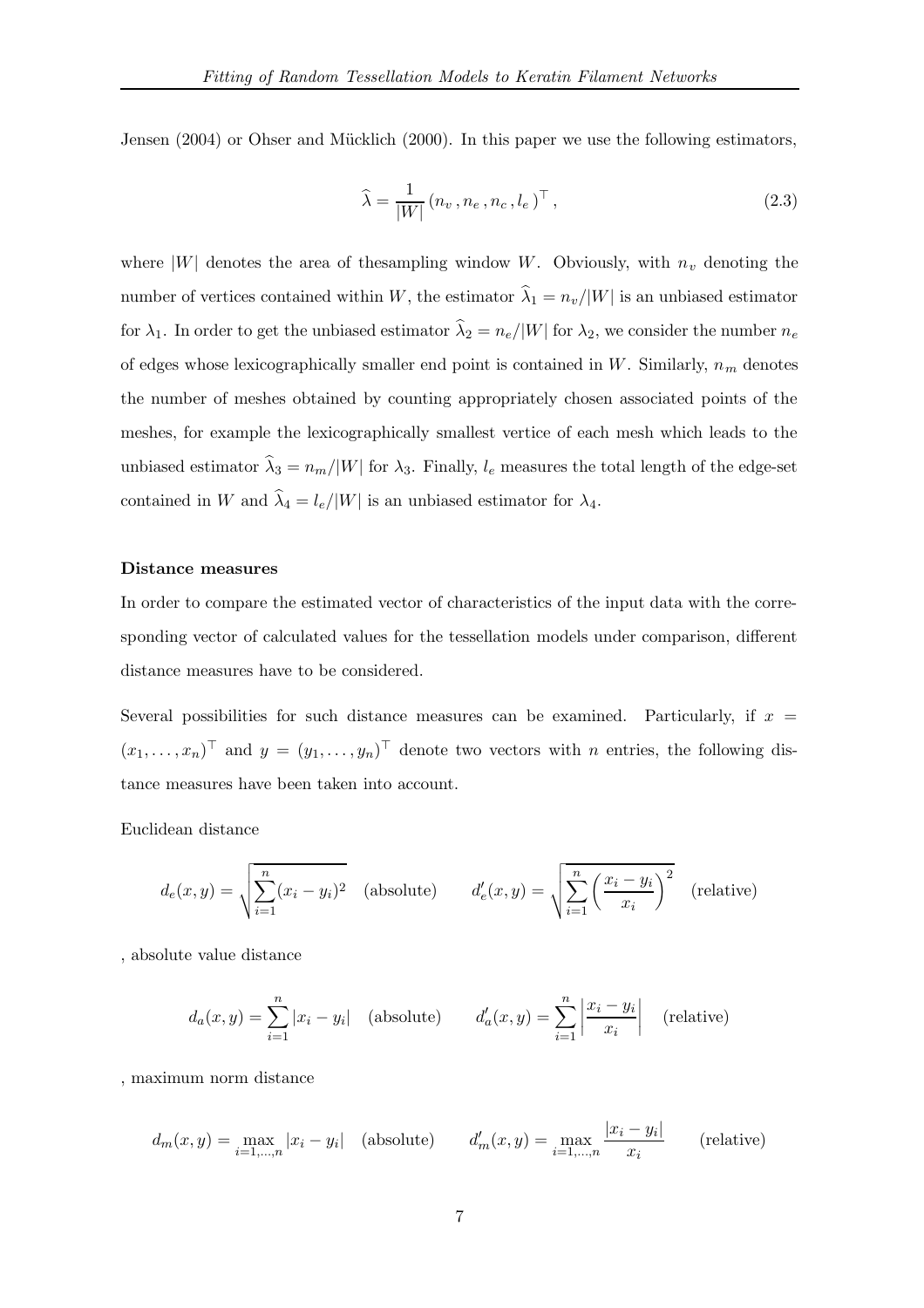Notice that absolute distance measures like  $d_e$ ,  $d_a$ , and  $d_m$  can be strongly influenced by components with possibly extreme values, whereas relative measures like  $d'_e$ ,  $d'_a$ , and  $d'_m$ should be preferable for our purposes since a certain effect of averaging occurs and since they are scale-invariant. Especially the scale-invariance is very useful because this means that the choice of the optimal model becomes independent from the scale on which the data is measured. So, (for example) in our case it does not matter if we compute on a scale of nm or in pixels. For absolute distance measures this is in general not true. Furthermore notice that the relative distance measures are not symmetric in their arguments  $x$  and  $y$ anymore. Therefore, it is necessary to handle distance measures of this kind with care in the subsequent examinations. This means that if we use a certain relative distance measure, the scaling always needs to be done with respect to the same reference argument. An observation we made is that for almost all investigated cases the result of the model choice was the same, no matter what type of relative distance measure was chosen. Additionally, optimal intensity values have been nearly identical. Therefore we focus in the following on one of the relative distance measures, namely the relative Euclidean distance measure, reflecting a very natural choice for a metric.

## Non-iterated random tessellations

.

For a mathematical definition of a random tessellation see Appendix A.2. Figure 2 shows realizations of three basic non-iterated tessellation models, namely the PLT, the PVT, and the PDT. All three models were realised in such a way that the mean total length per unit area was the same for all three cases.

The PLT is induced by a random Poisson line process in  $\mathbb{R}^2$  which can be interpreted as a Poisson point process on  $\mathbb{R} \times [0, \pi]$ . This is due to the fact that each line is determined by the signed perpendicular distance between the line and the origin  $o$  and by the angle measured in anti-clockwise direction between the orientation vector of the line and the  $x$ -axis. Generally, the parameter  $\gamma_{PLT}$  is interpreted as the mean total length of edges per unit area.

The meshes of a (deterministic) Voronoi tessellation are convex polygons in  $\mathbb{R}^2$ , namely the closure of all planar points which are closest (in the sense of the 2-dimensional Euclidean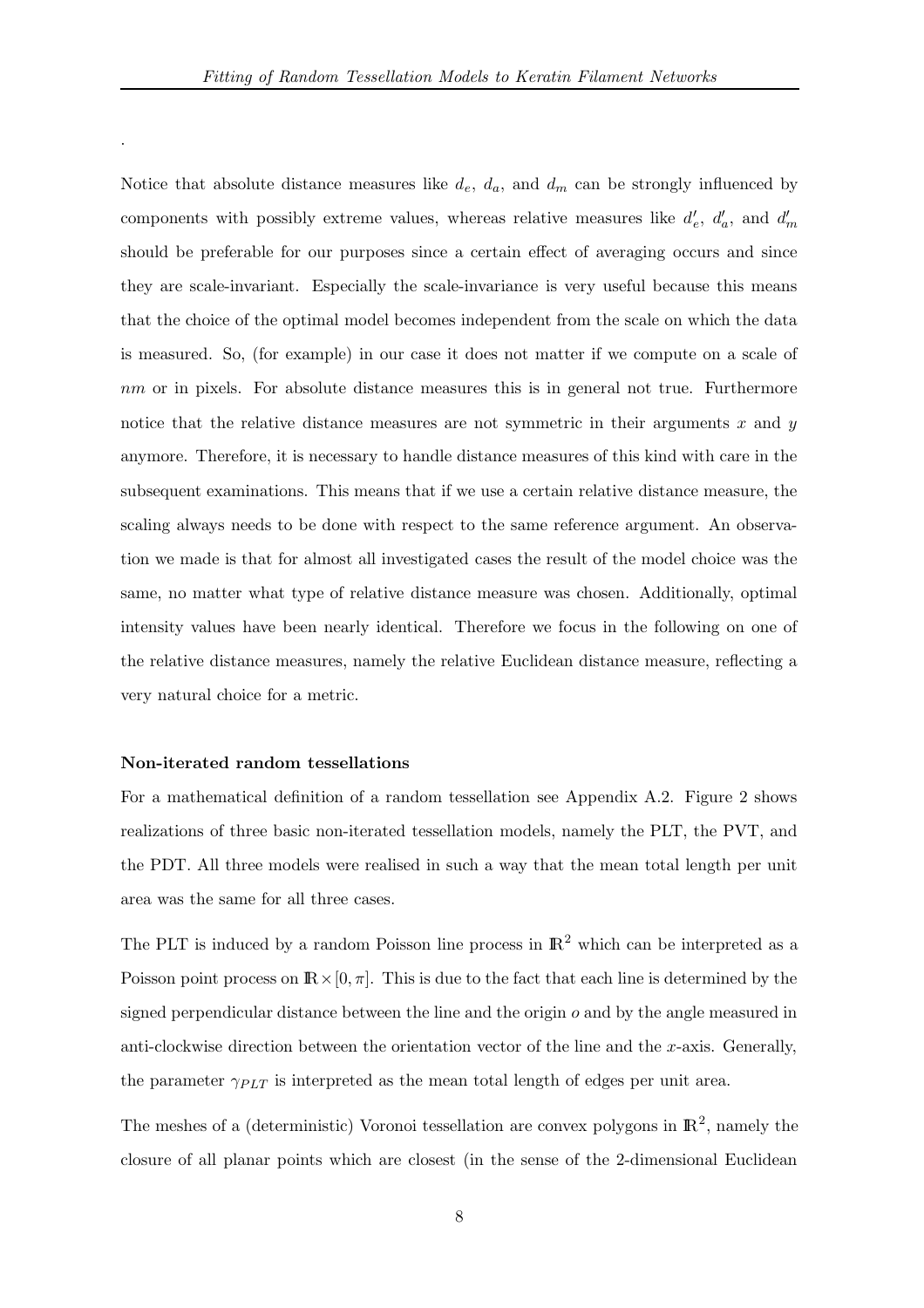metric) to the nucleus of this mesh. If the set of nuclei is induced by a stationary random Poisson point process in  $\mathbb{R}^2$ , we call the resulting tessellation a (random) PVT. The parameter  $\gamma_{PVT}$  of the PVT corresponds to the intensity of its generating Poisson point process and can be interpreted as the mean number of meshes per unit area.

The PDT is closely related to the PVT. Indeed, consider a PVT, i.e., a Voronoi tessellation whose nuclei are induced by a stationary Poisson point process. The meshes of its corresponding PDT are obtained by connecting the nuclei of neighboring meshes, i.e., meshes that share a common edge, of the PVT. Since in the case of a PVT the nuclei are not collinear with probability one, i.e., almost surely three pairwise different points do not lie on the same line, the meshes of the corresponding PDT are triangles. The intensity  $\gamma_{PDT}$  can be interpreted as the mean number of vertices of the PDT per unit area.

Table 1 shows the relationship between the four intensities  $\lambda_1, ..., \lambda_4$  and a (basic) tessellation with parameter  $\gamma$ ; see e.g. Stoyan et al. (1995). Hence, in each case  $\gamma$  has to be interpreted differently.

Table 1: Values of  $\lambda_1, \ldots, \lambda_4$  for a given tessellation with parameter  $\gamma$ 

| Tessellation | へつ | 2 |  |
|--------------|----|---|--|
|              |    |   |  |
|              |    |   |  |
|              |    |   |  |

#### Iterated random tessellations

Non-iterated tessellations can be used to construct more sophisticated tessellation models called iterated tessellations. This means that each mesh of some initial tessellation is further tessellated using a certain tessellation model, which is not necessarily the same model as in the case of the initial tessellation. An iterated random tessellation  $X$  can itself be an initial tessellation for a further tessellation. In particular, it is possible to construct random tessellations with  $k \geq 2$  iterations which are called k-fold iterated tessellations. For example, a  $X_0/X_1$  tessellation denotes a 1-fold iterated tessellation, which can be described by the two corresponding parameters  $\gamma_0$  and  $\gamma_1$ , respectively. Trivially, each non-iterated tessellation can be regarded as a 0-fold iterated tessellation. In the case of 1-fold iterated tessellations, if both for  $X_0$  and  $X_1$  PLTs, PVTs, or PDTs are considered, we end up with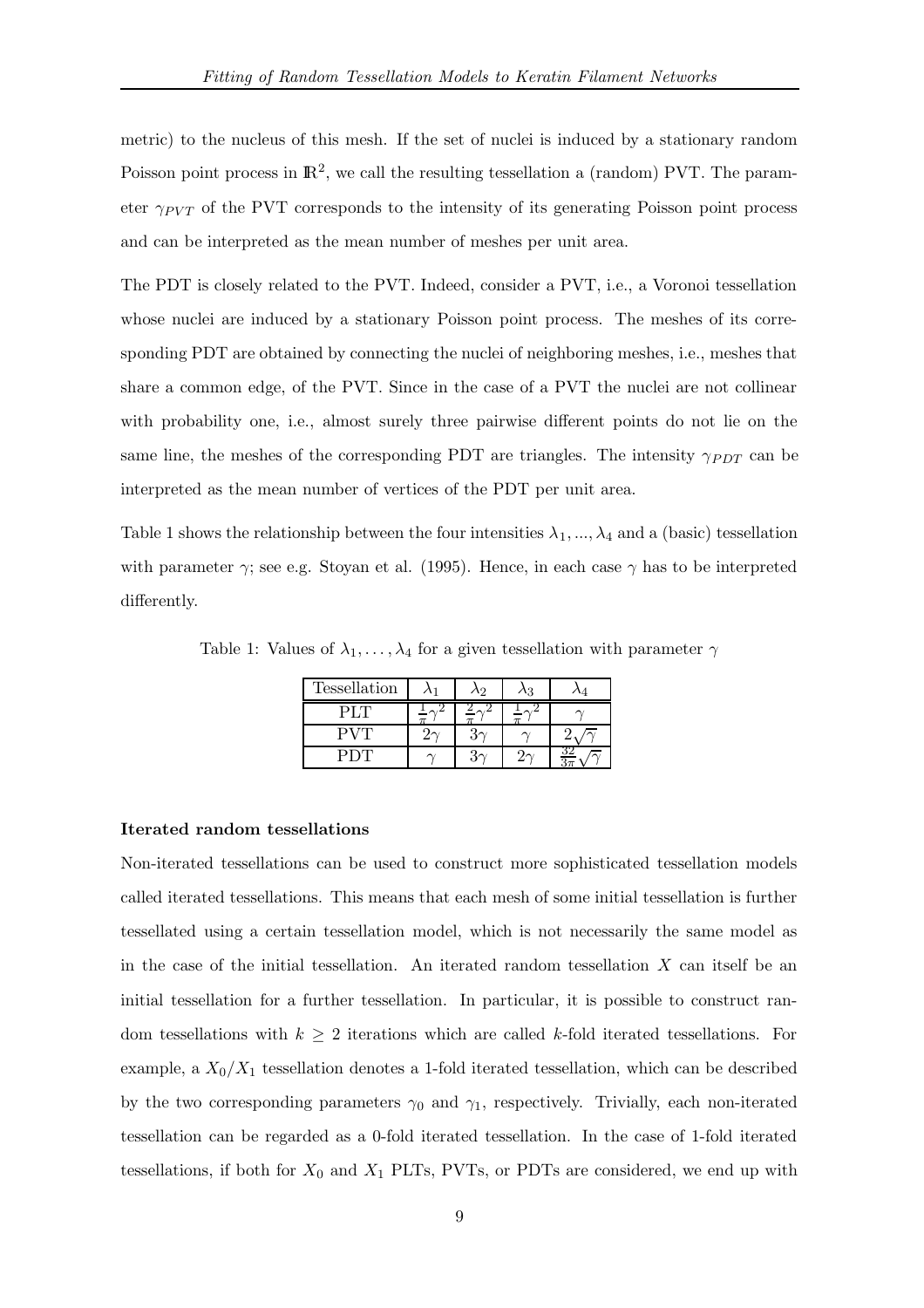nine possible models; see Figure 3. The so-called Bernoulli thinning allows for variants of  $k$ fold tessellations. There the parameter  $p$  is the probability for an initial mesh to be iterated by the component tessellation. Figure 4 displays realizations of 1-fold nestings, where the Bernoulli thinning technique has been applied in the case of a  $X_0/p X_1$ -nesting  $(p = 0.75)$ . For a mathematical definition of an iterated random tessellation as well as for mean value formulae see Appendix A.3

#### Optimal model choice

In this section we describe how an optimal tessellation model (and an optimal vector of corresponding intensities) is obtained. In particular, we consider tessellations consisting of an initial tessellation  $X_0$  and a component tessellation  $X_1$ , as described above, where PLT, PVT, and PDT (see Figure 2) are considered as models both for  $X_0$  and  $X_1$  leading to 9 different possible model choices. Each of these iterated tessellations can be described by three parameters, the parameters  $\gamma_0 > 0$  and  $\gamma_1 > 0$  for  $X_0$  and  $X_1$ , respectively and the probability  $1-p$  of the Bernoulli-thinning. Figure 3 displays realizations of all iterated models considered, while Figure 4 illustrates realizations of models where the thinning parameter  $p$  is less than one. For the sake of illustration, parameters in Figure 3 were chosen such that the mean total length of the segments per unit area is equal for each model and that the ratio between the mean total length of segments belonging to the initial tessellation and the mean total length of segments belonging to the component tessellation is equal to 0.5. Notice that the parameter  $\gamma$  for the three different basic models (PLT, PVT and PDT) has different meanings, but can be scaled by the usage of the formulae given in Table 1 in order to get comparable values, for example the total length per unit area. In order to obtain an optimal model choice together with corresponding parameters for the chosen model, first for each possible model separately, an optimal vector of parameters is determined. This is achieved by constructing a relative distance function  $f_{model}(\gamma_0, \gamma_1, p)$  and by minimizing it for the given range of  $p$ , which usually is determined beforehand using prior knowledge about the system. If no knowledge is available, it is also possible to go through a range from 0 to 1 which is the maximal range for p. Therefore, by applying the relative Euclidean distance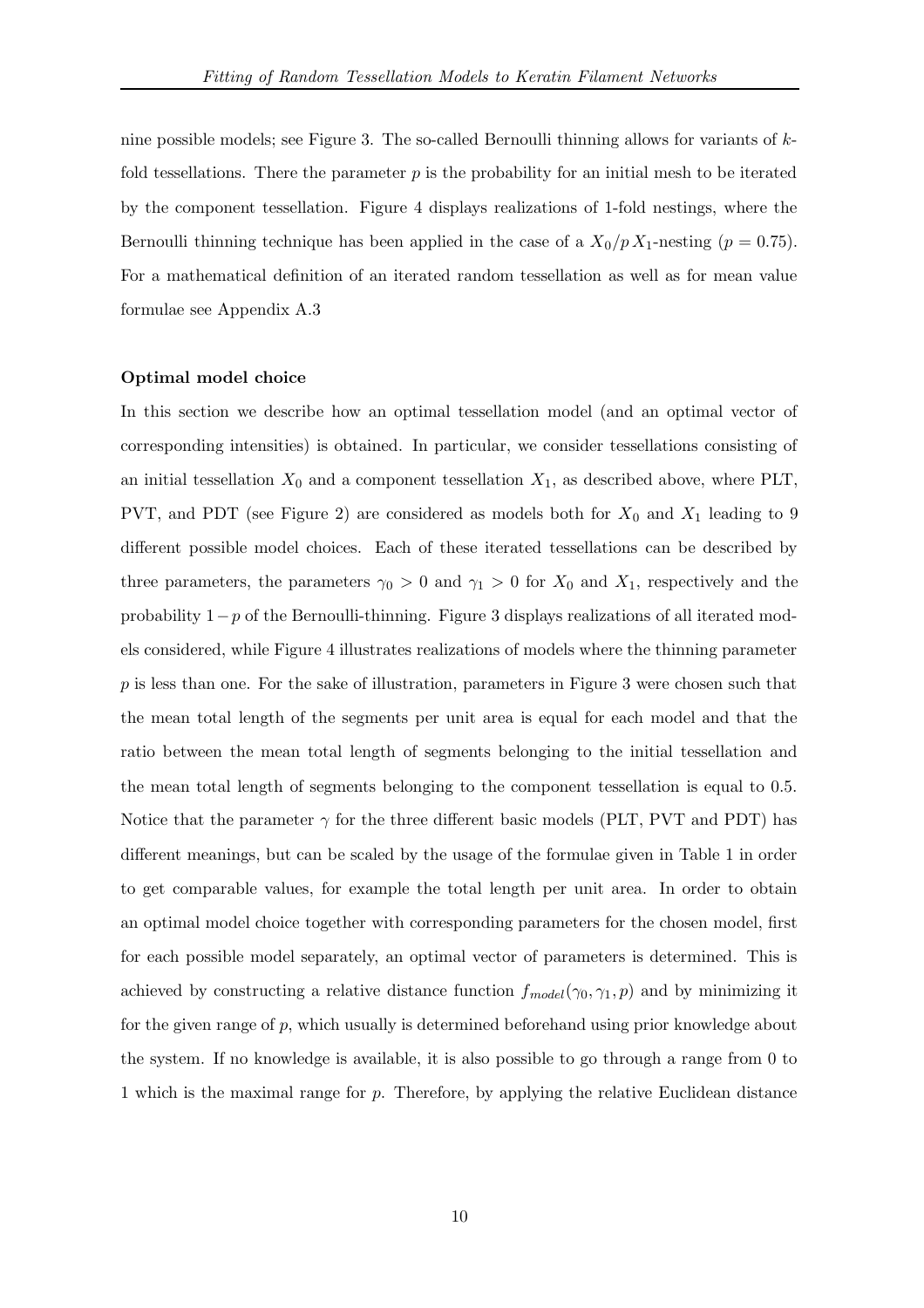measure, we obtain a relative distance function given by

$$
f_{model}(\gamma_0, \gamma_1, p) = \sqrt{\sum_{i=1}^{4} \left(\frac{\hat{\lambda}_i - \lambda_i^{model}}{\hat{\lambda}_i}\right)^2},
$$
\n(2.4)

where  $\hat{\lambda}_i$  is the estimator for the *i*-th characteristic (see Eq. (2.3)) and  $\lambda_i^{model}$  is the theoretical mean value of the i-th characteristic with respect to the chosen model and the parameters  $\gamma_0$ ,  $\gamma_1$  and p. The formulae for the mean values of the four characteristics with respect to the nine different models can be found in Table 6 in the Appendix. After the determination of an optimal parameter vector, that means a parameter vector that minimizes the relative distance function, for each possible model separately, the corresponding relative distance values are compared. The model with the smallest optimal relative distance value is considered to be the optimal model of the models regarded. To summarize the model choice algorithm used, if we consider a pool of possible models  $\{M_1, ..., M_n\}$ , we first estimate the vector of characteristics  $(\lambda_1, \lambda_2, \lambda_3, \lambda_4)$ . Then for each model  $M_i$ , where  $i = 1, ..., n$ , the relative Euclidean distance  $f_{M_i}(\gamma_0, \gamma_1, p)$  is minimized to get an optimal value  $f_{M_i}^*$ . Finally, the model  $M^*$  is considered to be optimal among all the models  $M_1, ..., M_n$ , where  $M^* = argmin_{\{M_1,...,M_n\}} f_{M_i}^*$ .



Figure 2: Realizations of basic tessellations with parameter  $\gamma$ 

## Possible models considered

As it was mentioned before, we focus our investigations on models consisting of a an initial tessellation and a (embedded) component tessellation, where for both tessellation levels we choose between PDT, PVT, or PLT. These models cover a broad spectrum of cytoskeletal scenarios ranging from sets of long filaments whose shape is independent of crossings (PLT)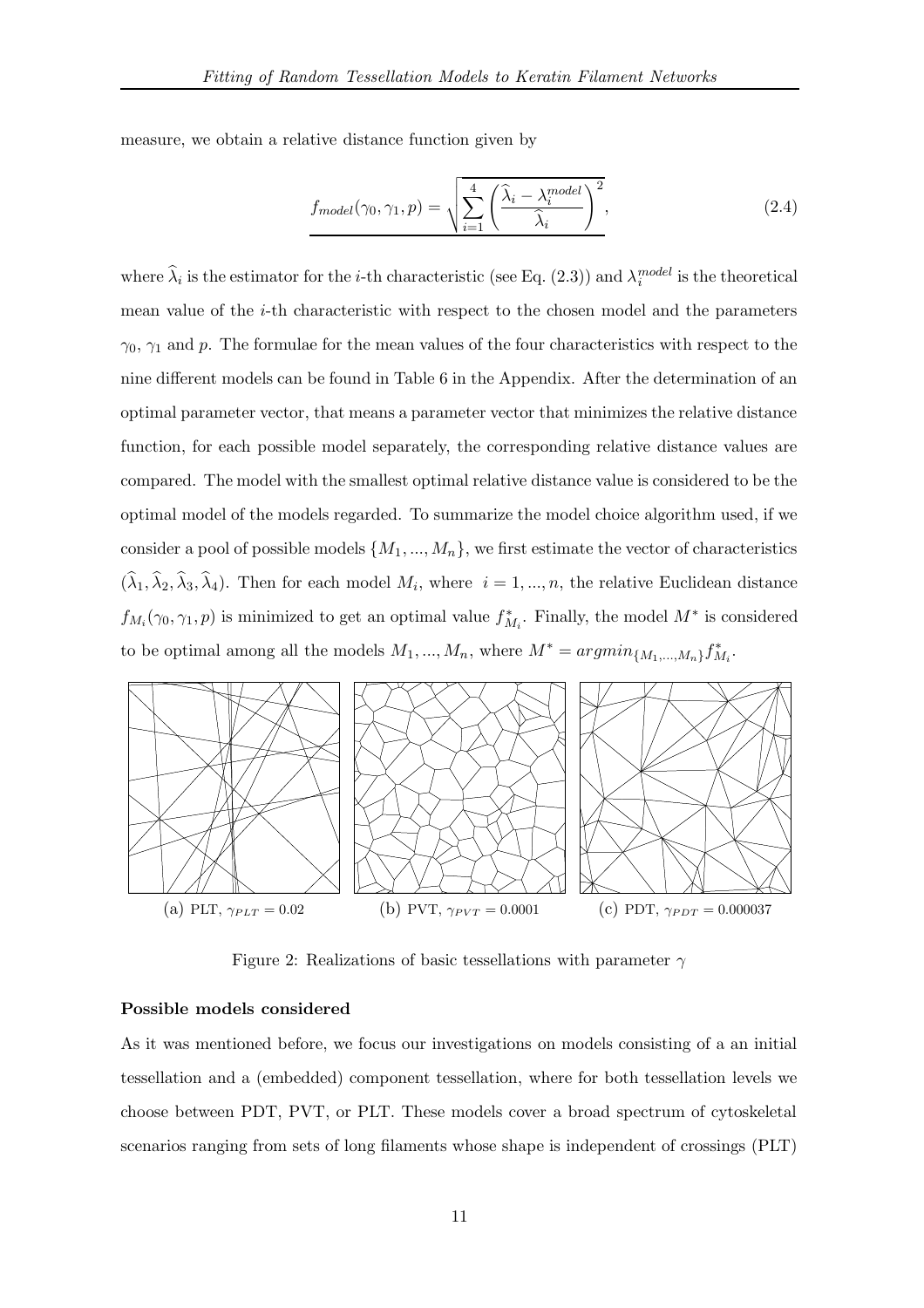

Figure 3: Realizations of possible iterated tessellations with parameters  $\gamma_0$  and  $\gamma_1$ 

to networks composed of branched filaments (PVT, PDT). The latter type of networks can further be classified with respect to the branching points. The branching in the PVT model mostly reflects the division of a filament into two, whereas the branching points in the PDT model represent organization centers giving rise to more than two filaments. Notice that in principle, the model choice algorithm proposed is not restricted to these models, but can easily be extended to other models, as long as mean values for these models are available, either by an analytical formulae or by simulation. The three basic models we use seem to be a good choice, since on the one hand, if regarded separately, they are of a certain simplicity, but on the other hand, especially if iterated models are regarded, they can cover a wide range of different network structures. This variety is broadened even more by the introduction of a Bernoulli thinning parameter  $p$  being the probability for a mesh of the intitial tessellation to be further tessellated by a component tessellation. For further investigations we restricted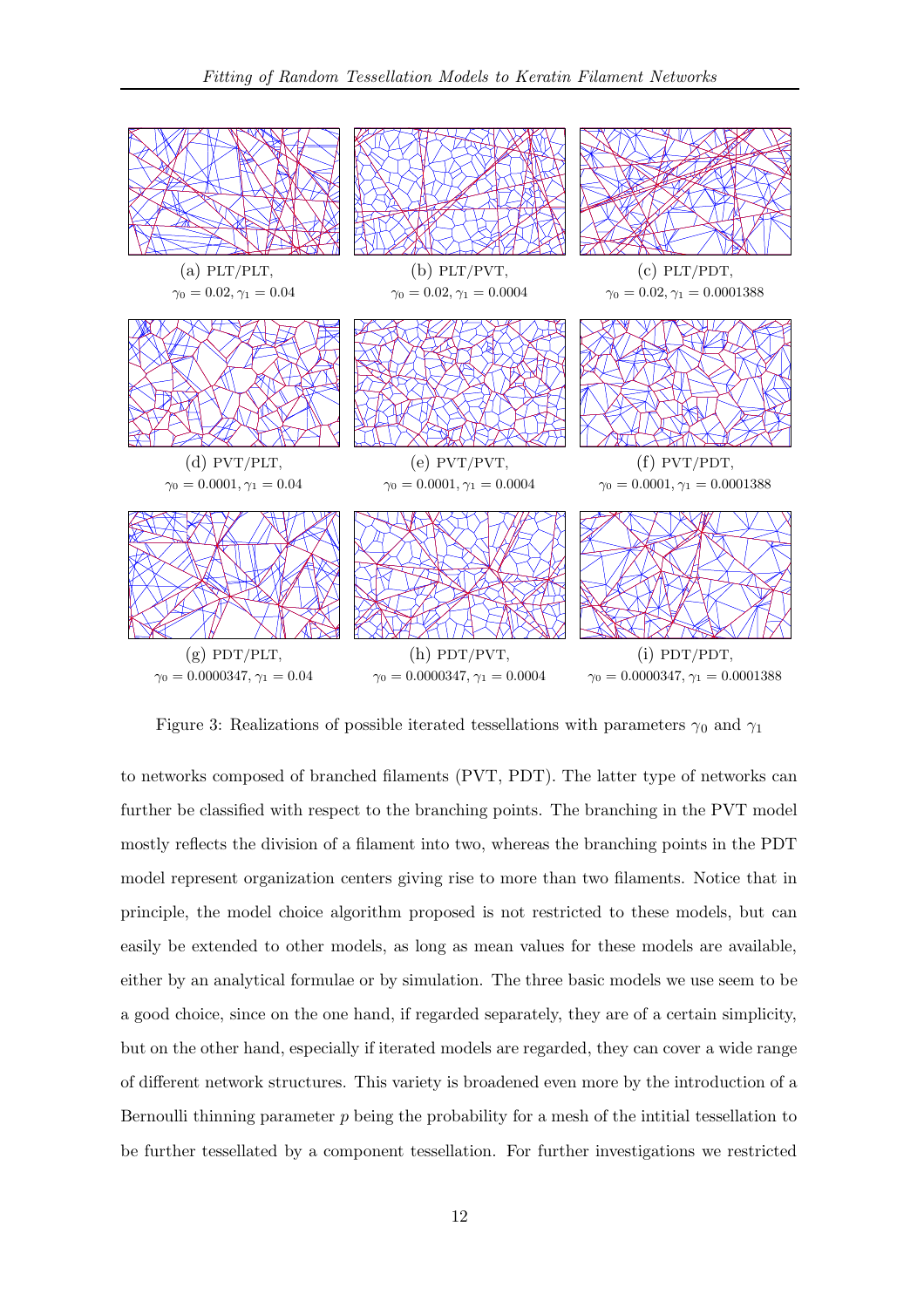

Figure 4: Realizations of iterated tessellations with Bernoulli thinning

the parameter p to a range from 0.9 to 1 thereby reflecting the small probability  $1 - p$  that a non-iteration might happen for an initial mesh, e.g. due to the occurence of intracellular vacuoles. In order to clarify the question how many iteration levels should be used, investigations were performed with smaller cutouts of the samples. These investigations led to the observation that for non-iterated, i.e. basic tessellations, the relative distance values are very similar for cutouts compared to whole sampling windows. For one-fold iterated models, the relative distance values significantly improve if sampling windows are regarded compared to relative distance values for smaller cutouts. These observations lead to the assumption that iterated models might be preferable compared to non-iterated tessellations with respect to the sample sizes regarded. Also from a biological viewpoint, an iterated model might be a better choice compared to a non-iterated tessellation, since it allows to reflect more precisely the complex procedures in the keratin filament network. On the other hand it does not seem very reasonable to take into account more complex models than those having two tessellation levels. More than two tessellation levels might be possible from a theoretical point of view, but especially with respect to the observed sampling sizes, a third level seems to be almost impossible to detect. Additionally an improvement in the optimal distance value seems thereby hard to achieve.

## Individual samples vs. mean values

Apart from regarding single samples, it is useful to investigate mean samples in the sense that a vector of characteristics  $(\bar{\hat{\lambda}}_1, \bar{\hat{\lambda}}_2, \bar{\hat{\lambda}}_3, \bar{\hat{\lambda}}_4)$  is estimated, where

$$
\bar{\hat{\lambda}}_i = \frac{1}{n} \sum_{j=1}^n \hat{\lambda}_{ij}
$$
\n(2.5)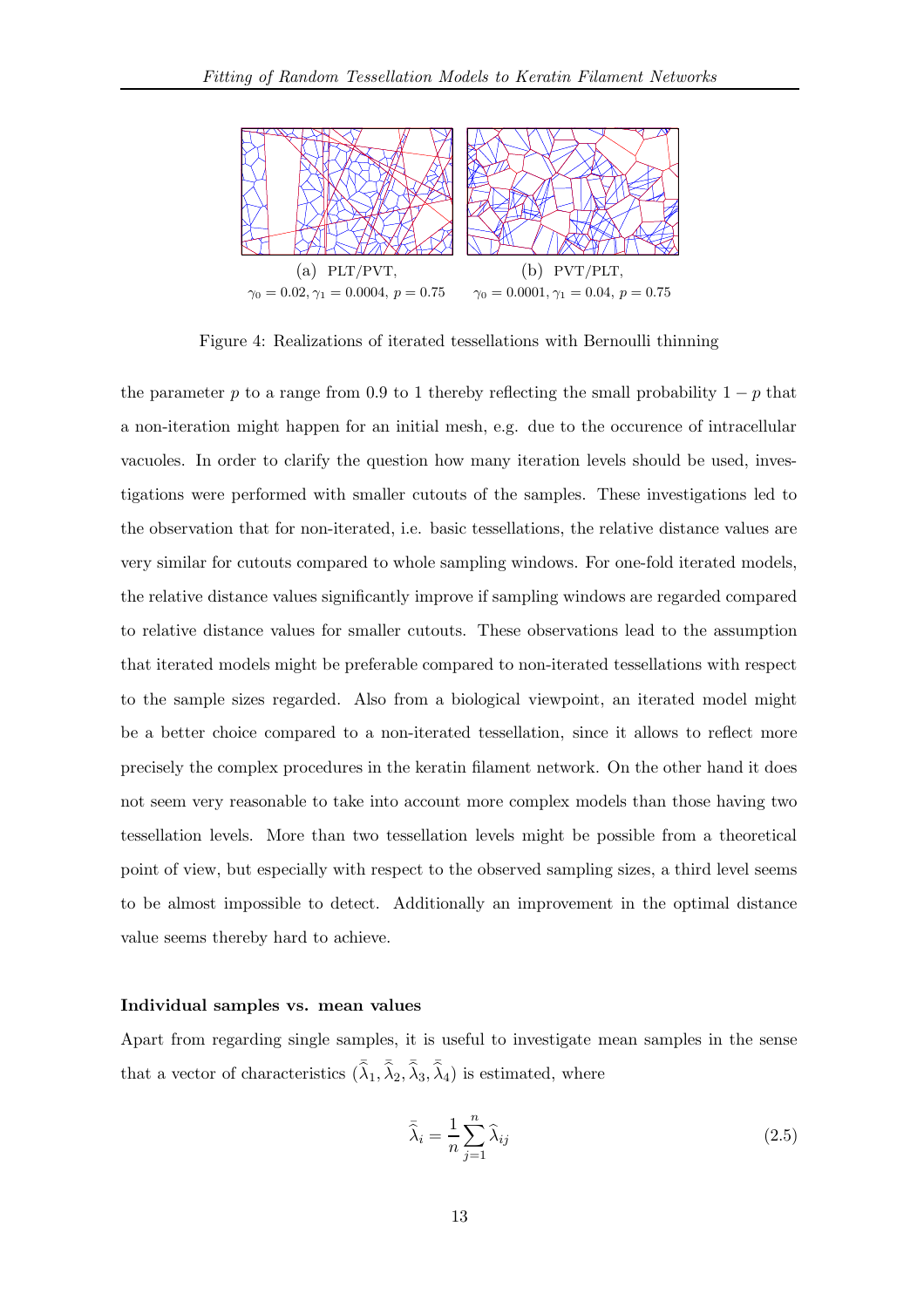and  $\hat{\lambda}_{ij}$  is the estimated *i*-th characteristic for the *j*-th sample (1  $\leq i \leq 4$ ; 1  $\leq j \leq n$ ). Notice that this is a reasonable method since the samples of an individual group can be considered to be independent and identically distributed. Such a procedure is comparable to a situation, where data is available for a much larger sampling window.

# 2.3 Software aspects

The software developed and used for image analysis as well as for the model fitting procedure is included in the GeoStoch library system. GeoStoch is a Java-based open-library system developed by the Department of Applied Information Processing and the Department of Stochastics of the University of Ulm. This system can be used for stochastic-geometric modelling and spatial statistical analysis of image data (Mayer, 2003; Mayer et al., 2004; http://www.geostoch.de).

# 3 Results

The filament networks as segmented in Beil et al. (2005) were subjected to a model fitting procedure. As a first step the vectors of mean values for the four characteristics of the network structures have been regarded. Remember that the investigation of these mean vectors is similar to the investigation of single samples observed through a larger sampling window. Results for the fitting procedure for the vectors of mean values are presented in Section 3.1. In order to obtain more specific results, each sample image was also analyzed separately. Results of the individual fitting procedure can be found in Secion 3.2.

# 3.1 Model fitting for the vectors of mean characteristics

Results for the model choice procedure with respect to mean values for each of the two groups are displayed in Tables 2 and 3. The relative Euclidean distance was used, but results do not vary much if other relative distance measures are regarded. For the group of untreated cells it is visible that the favored model is that of a PVT/PLT, in other words the PVT/PLT model has a minimal distance value, while for the group of cells stimulated with  $TGF\alpha$  the optimal model is that of a PDT/PLT. Notice that the values of the parameter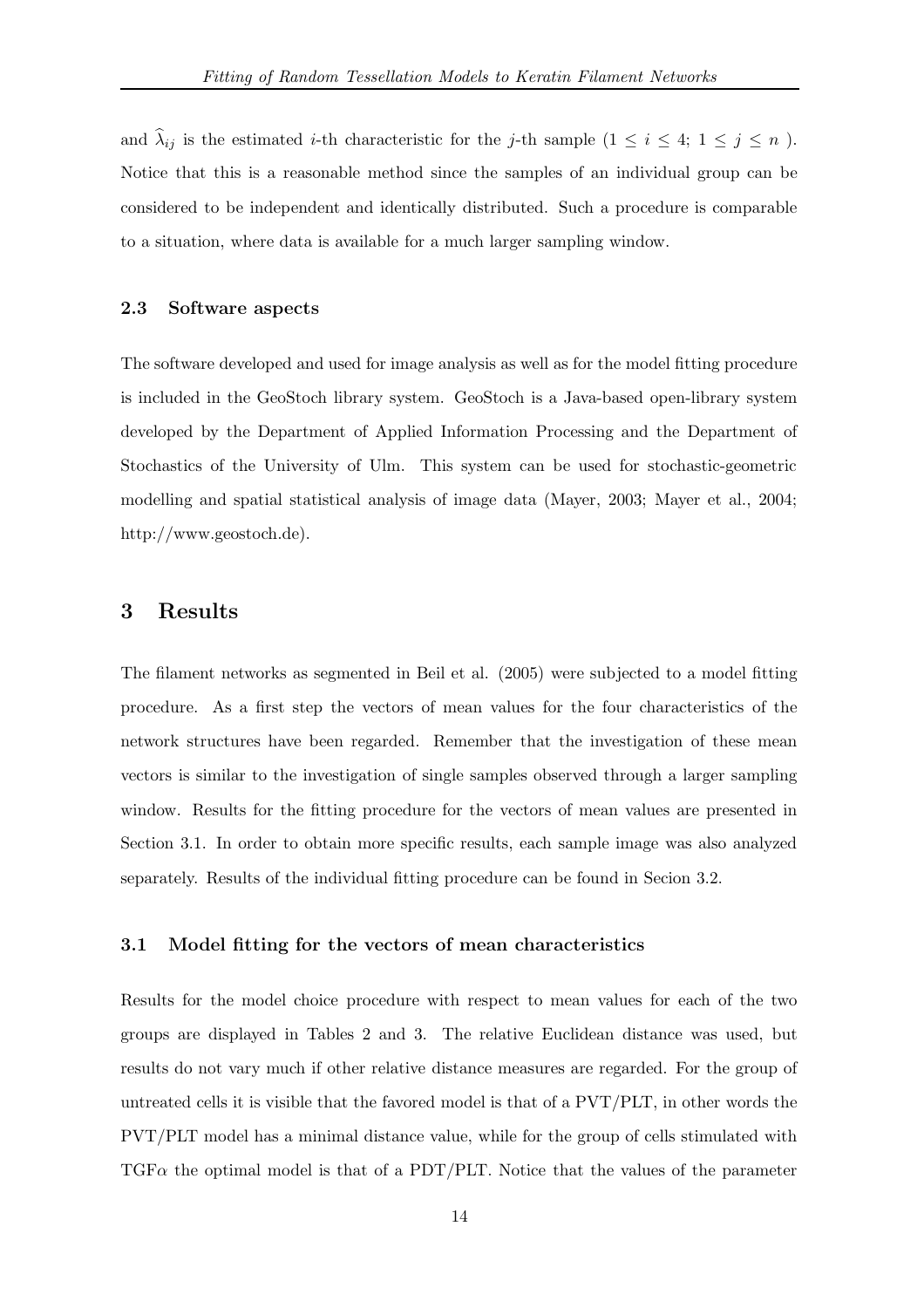| Model               | Distance | $\gamma_0$ | $\gamma_1$ | $\mathcal{p}$ |
|---------------------|----------|------------|------------|---------------|
| One-fold iterations |          |            |            |               |
| PLT/PLT             | 0.0057   | 0.022031   | 0.025125   | 0.9           |
| PLT/PVT             | 0.0205   | 0.031608   | 0.000057   | 0.9           |
| PLT/PDT             | 0.0560   | 0.029103   | 0.000033   | 0.9           |
| PVT/PLT             | 0.0015   | 0.000049   | 0.033860   | 0.9           |
| PVT/PVT             | 0.2023   | 0.000298   | 0.000030   | 1.0           |
| PVT/PDT             | 0.1054   | 0.000101   | 0.000083   | 0.9           |
| PDT/PLT             | 0.0447   | 0.000026   | 0.0331583  | 0.9           |
| PDT/PVT             | 0.1123   | 0.000067   | 0.000123   | 0.9           |
| PDT/PDT             | 0.1477   | 0.000053   | 0.000070   | 0.9           |
| Basic tessellations |          |            |            |               |
| <b>PLT</b>          | 0.2994   | 0.048714   |            |               |
| <b>PVT</b>          | 0.2077   | 0.000539   |            |               |
| <b>PDT</b>          | 0.8492   | 0.000362   |            |               |

Table 2: Optimal parameter choices for possible models concerning mean values for the group of untreated cells

 $p$  differ only slightly between the two optimal models for the two different groups (0.9 vs. 0.915). Figure 5 shows, for the sake of illustration, segmented graph structures of both groups together with sample realizations of the optimal model for the vector of mean characteristics of each group. Obviously, the similarity between these pictures can not be perfect, since there exists a variability between different realizations of the same model. Notice also that a comparison between the optimal iterated model and the optimal basic model, i.e. the model that has minimal distance out of PVT, PLT and PDT, yields a large improvement considering the quality of approximation (Tables 2 and 3).

## 3.2 Model fitting for single samples

In order to get a more specific interpretation of the results for the mean values of characteristics, optimal models have been determined separately for each individual sample. From the results displayed in Tables 4 and 5 it can be deduced that in the case of untreated cells a quite clear decision for the PVT/PLT is made in all cases meaning that always the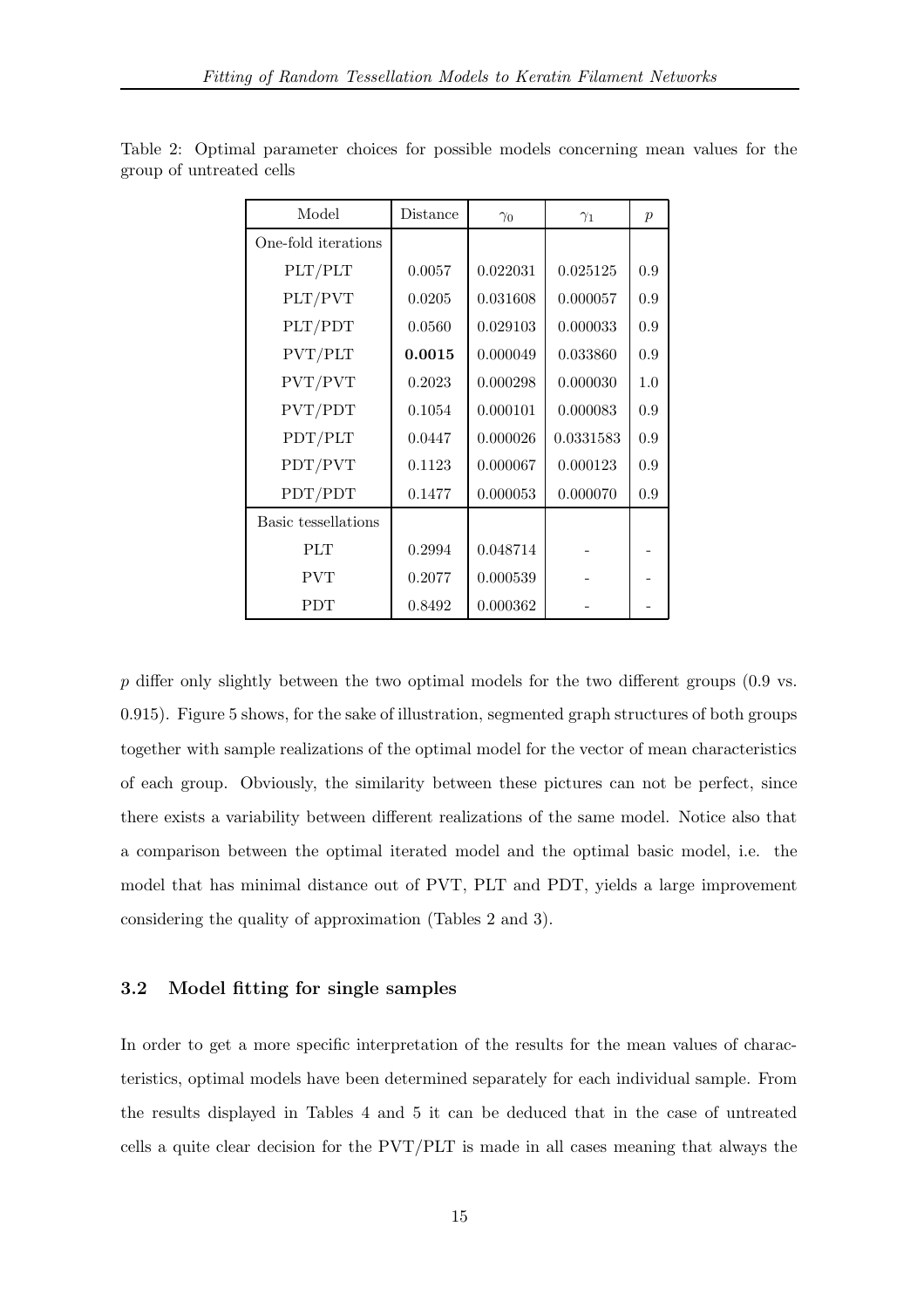

a) Segmented graph structure and sample realization of optimal PVT/PLT model for the group of untreated cells



b) Segmented graph structure and sample realization of optimal PDT/PLT model for the group of cells stimulated with  $\text{TGF}\alpha$ 

Figure 5: Comparison between segmented image data and realizations of optimal model for both groups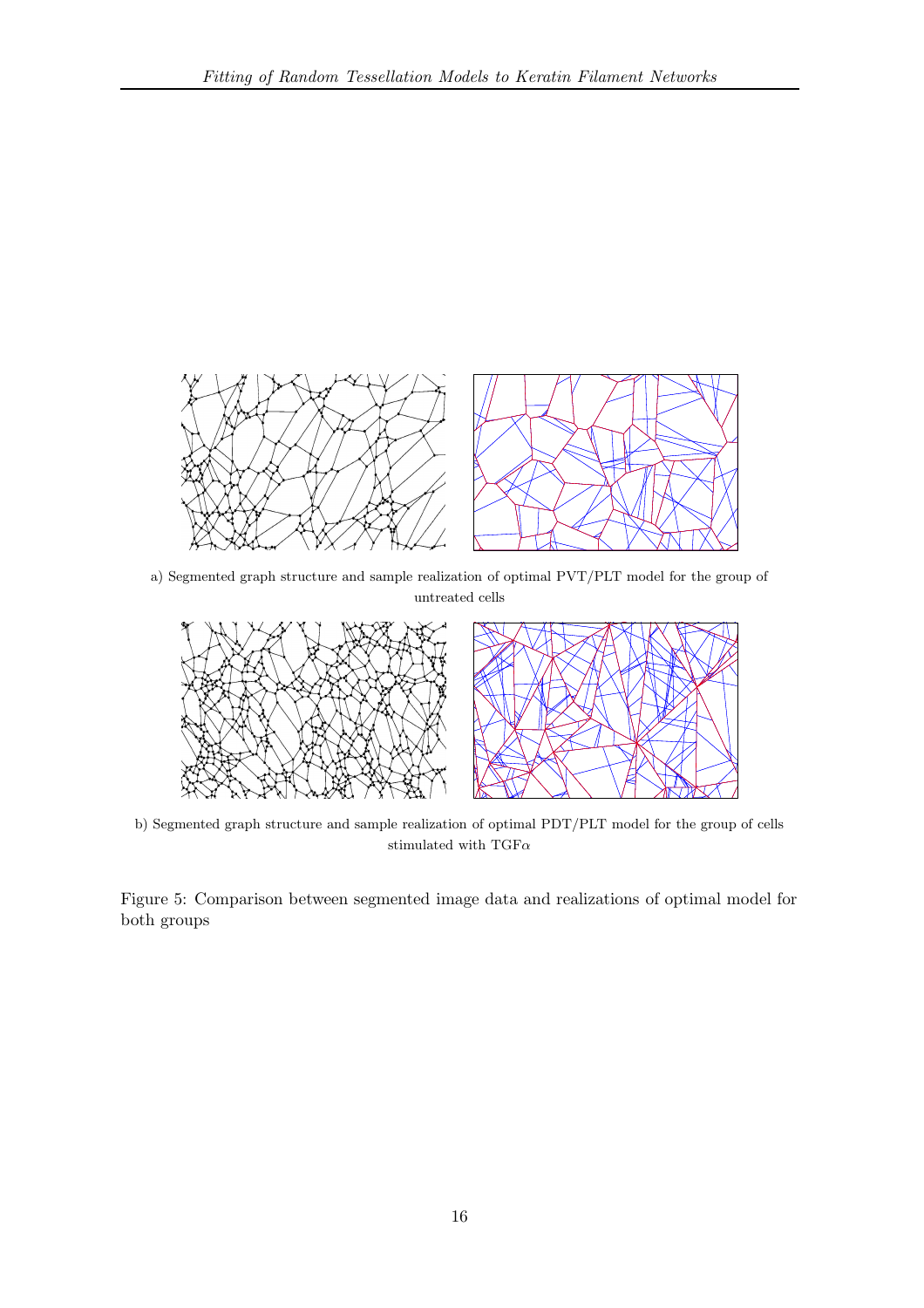| Model               | Distance | $\gamma_0$ | $\gamma_1$ | $\boldsymbol{p}$ |
|---------------------|----------|------------|------------|------------------|
| One-fold iterations |          |            |            |                  |
| PLT/PLT             | 0.0084   | 0.040824   | 0.018099   | 1.0              |
| PLT/PVT             | 0.0024   | 0.044430   | 0.000054   | 1.0              |
| PLT/PDT             | 0.0129   | 0.040115   | 0.000042   | 0.9              |
| PVT/PLT             | 0.0024   | 0.044430   | 0.000054   | 1.0              |
| PVT/PVT             | 0.2311   | 0.000835   | 0.000000   | 1.0              |
| PVT/PDT             | 0.0911   | 0.000131   | 0.000177   | 0.9              |
| PDT/PLT             | 0.0005   | 0.000038   | 0.041888   | 0.915            |
| PDT/PVT             | 0.1030   | 0.000145   | 0.000160   | 0.9              |
| PDT/PDT             | 0.1068   | 0.000087   | 0.000121   | 0.9              |
| Basic tessellations |          |            |            |                  |
| <b>PLT</b>          | 0.2605   | 0.063116   |            |                  |
| <b>PVT</b>          | 0.2312   | 0.000827   |            |                  |
| <b>PDT</b>          | 0.8103   | 0.000622   |            |                  |

Table 3: Optimal parameter choices for possible models concerning mean values for the group of cells stimulated with  $TGF\alpha$ 

PVT/PLT is considered as an optimal model. Notice that in some cases dual solutions for the optimal model are possible due to symmetries in the corresponding formulae, especially in the case  $p = 1$ . With regard to the group of cells stimulated with TGF $\alpha$  a different decision is viewable, meaning that for three samples, as well as for the mean characteristics, the decision is at least partially in favor of a PDT/PLT as an optimal model, while the other four samples lead to a decision in favor of a PVT/PLT. For both groups as well as for all individual cells, a model of branched filaments (PVT or PDT) was determined as best fit for the first iteration in contrast to an interaction-free model (PLT), thus emphasizing the characteristics of the keratin cytoskeleton as a branched filament network.

# 4 Discussion

The rules governing the dynamic modulation of keratin network architecture remain to be elucidated (Herrman and Aebi, 2004). Major studies were based on single filament tracking (e.g. Windoffer et al., 2004). Global parameters of filament networks can be analyzed by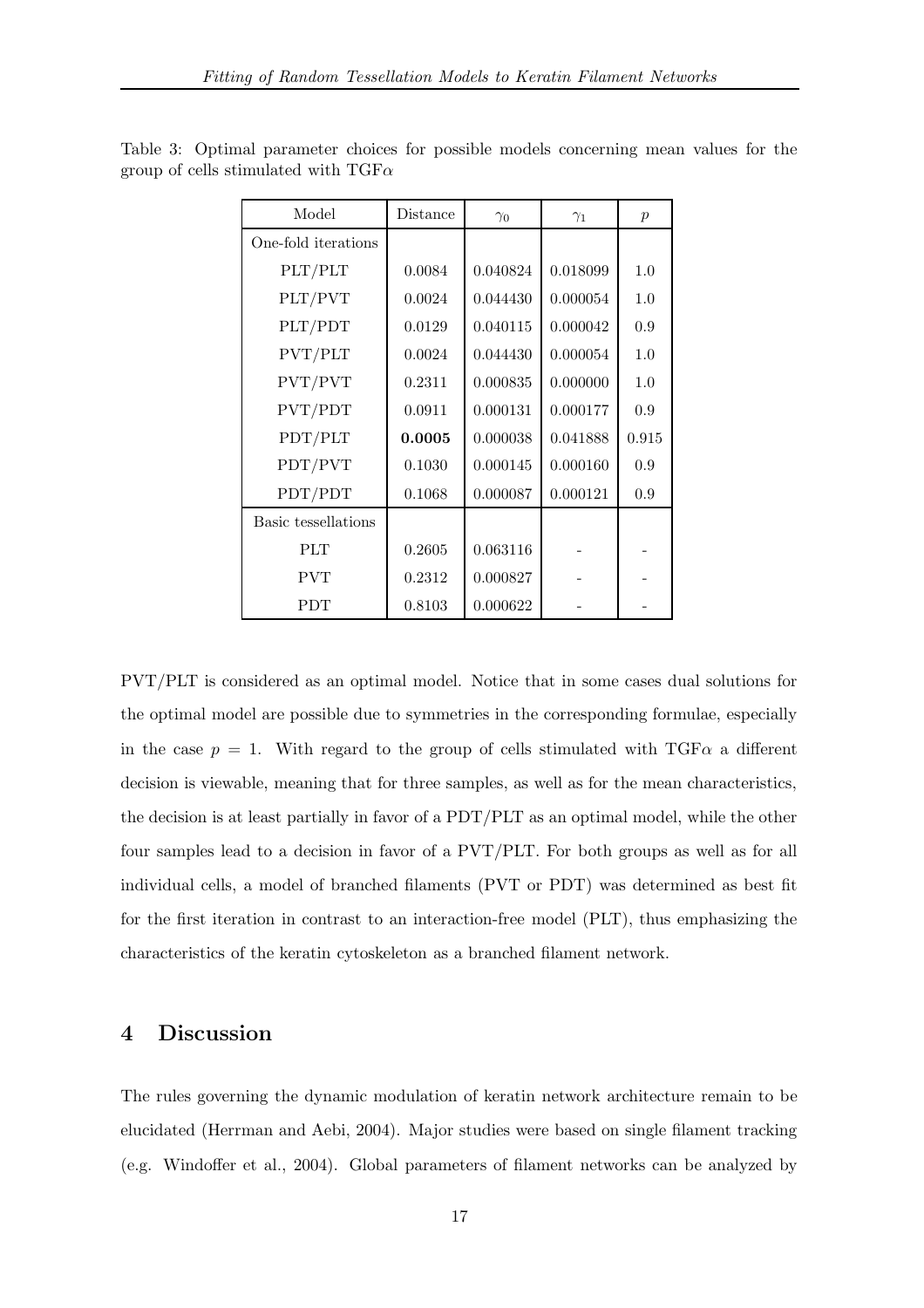| sample         | optimal model      | distance |
|----------------|--------------------|----------|
| 1              | PVT/PLT            | 0.0325   |
| $\mathfrak{D}$ | PVT/PLT            | 0.0011   |
| 3              | PVT/PLT or PLT/PLT | 0.0019   |
| 4              | PVT/PLT            | 0.0079   |
| 5              | PVT/PLT or PLT/PVT | 0.0161   |
| 6              | PVT/PLT            | 0.0274   |
| 7              | PVT/PLT            | 0.0071   |
| 8              | PVT/PLT or PLT/PVT | 0.0066   |

Table 4: Optimal models for individual samples of the group of untreated cells

Table 5: Optimal models for individual samples of the group of cells stimulated with  $TGF\alpha$ 

| sample         | optimal model      | distance |
|----------------|--------------------|----------|
| 1              | PDT/PLT or PLT/PDT | 0.0104   |
| $\mathfrak{D}$ | PDT/PLT            | 0.0146   |
| 3              | PDT/PLT or PLT/PDT | 0.0138   |
| $\overline{4}$ | PVT/PLT or PLT/PLT | 0.0040   |
| 5              | PVT/PLT            | 0.0044   |
| 6              | PVT/PLT or PLT/PLT | 0.0026   |
| 7              | PVT/PLT or PLT/PVT | 0.0050   |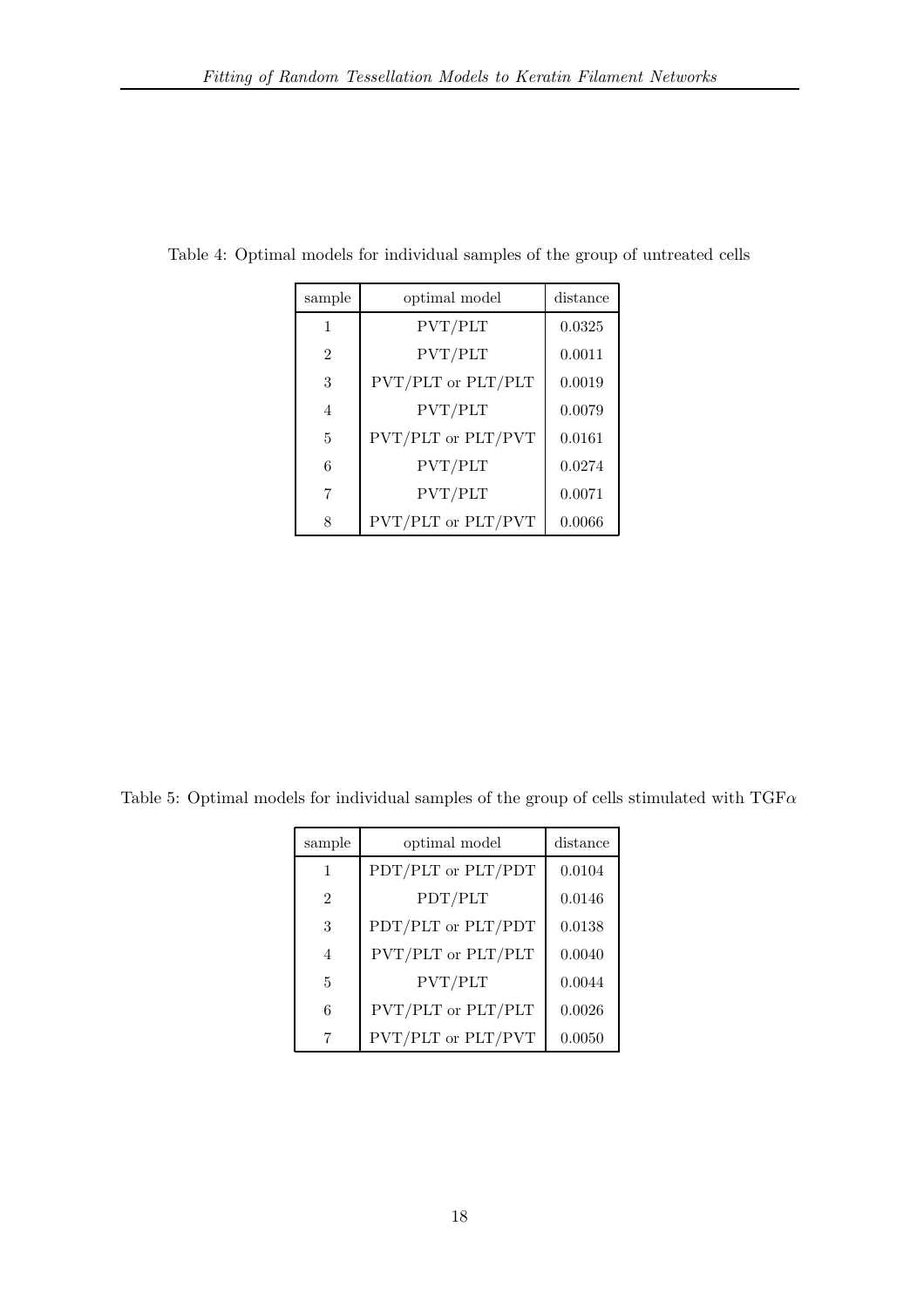statistical image analysis. In previous studies, we implemented such methods to determine morphological features of keratin networks such as filament density and isotropy (Beil et al., 2005; Portet et al., 1999; Vassy et al., 1996). However, these investigations also revealed a certain degree of heterogeneity in supposedly homogeneous cell populations. Technical as well as biological reasons may contribute to this heterogeneity. An analysis based on fitting statistical models to real image data considers these facts and, moreover, focuses on relevant and complex features of network architecture. In this study, we take into account one-fold iterated tessellations that are composed of PVT, PDT and PLT as choices for both the initial and the component tessellation. Thereby it is possible to model complicated structures and also a wide range of spatial structures using models that can be described by only a few parameters. Although these models are stationary and isotropic with respect to the plane, if a fixed and not too large sampling window is regarded, they allow a large variability with respect to instationarities and anisotropies that can occur in data samples. Differently worded, realizations of the models considered in a fixed sampling window can look quite anisotropic and instationary even though the models themselves are isotropic and stationary. This is in accordance to the observations made in our previous study (Beil et al., 2005).

The fitting of geometrical statistical models (iterated tessellations based on PVT, PDT and PLT) to keratin filament networks demonstrates that  $TGF\alpha$  induces a distinct remodeling of network architecture at the cell periphery of pancreatic cancer cells.  $TGF\alpha$  has been shown to induce activation of intracellular signaling pathways in these cells (Seufferlein et al., 1999) resulting in keratin phosphorylation (Omary et al., 1998) which could lead to filament network reorganisation (Coulombe and Omary, 2002). Since keratin networks regulate cellular viscoelasticity and motility in epithelial cells (Beil et al., 2003), the findings of this study support a role of TGF $\alpha$  for the migration of cancer cells. In fact, TGF $\alpha$  has been shown to promote pancreatic cancer progression (Wagner et al., 2001) which requires migration of transformed cells (Ellenrieder et al., 1999).

The results of the model fitting revealed important structural details of keratin networks in pancreatic cancer cells. The PVT/PLT model was selected as an optimal model for all sample regions from untreated cancer cells. In  $TGF\alpha$  - stimulated cancer cells, no uniform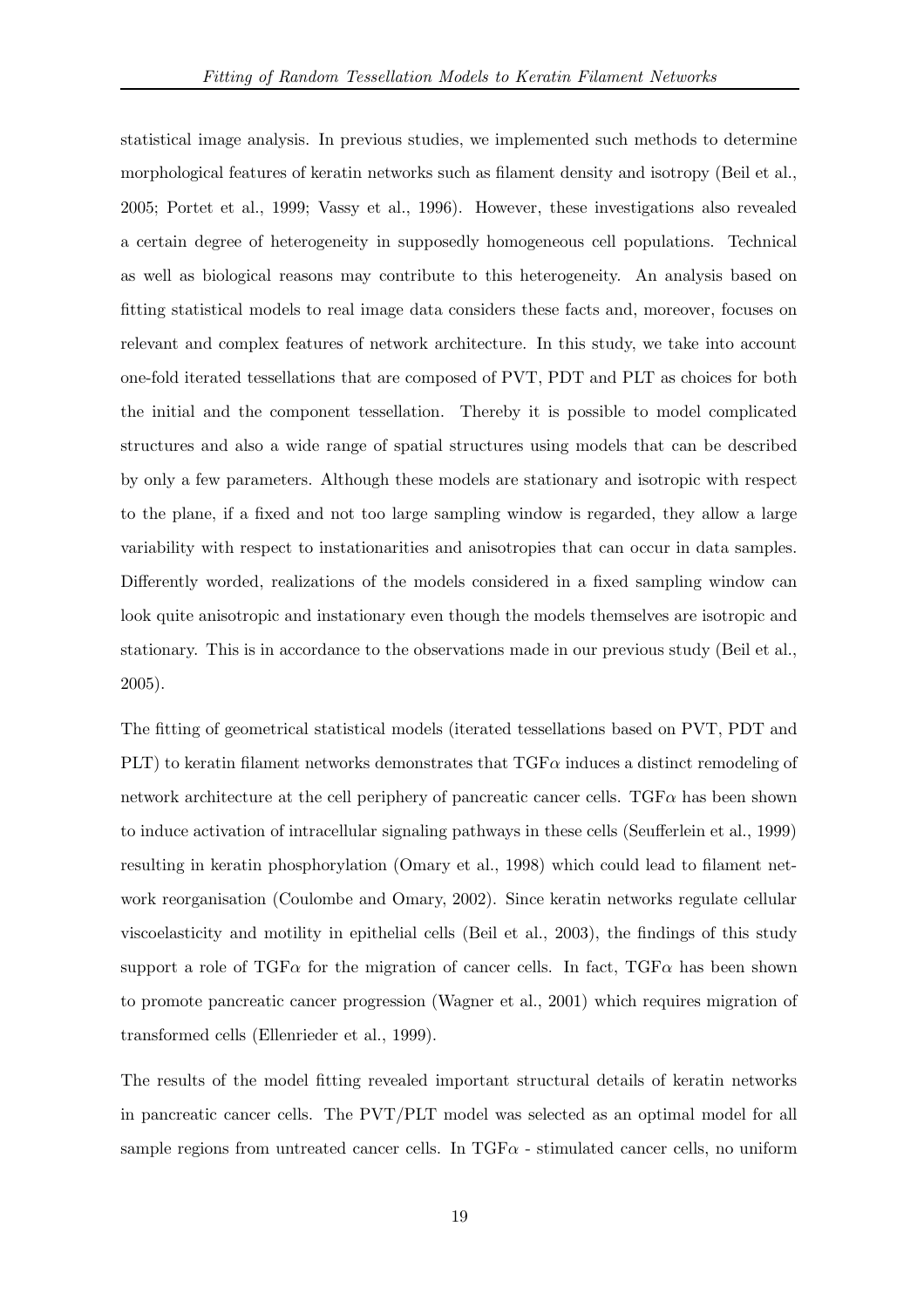model could be selected. However, all sample regions could be modeled either by a PDT/PLT or a PVT/PLT model with the PDT/PLT model being the best fit with respect to overall mean values. Since the PVT/PLT model is found to be a best fit for unstimulated cells, the  $TGF\alpha$  - stimulated cells with this model are probably still in transition with the keratin network changes proceeding slower than in the other cells after stimulation with  $TGF\alpha$ .

How can these findings be interpreted in the context of keratin function which is to provide epithelial cells with the ability to sustain mechanical stress (Coulombe and Omary, 2002). The major difference between the keratin network model of untreated and  $TGF\alpha$  - stimulated pancreatic cancer cells is the model of the basic tessellation. The PVT model for unstimulated cells (Figure 2b) suggests a quiescent state with a certain degree of functional isotropy. In contrast,  $TGF\alpha$  induces a network reorganisation (PDT, Figure 2c) which leads to filament arrangements in a few preferred directions in parallel with the build-up of major branching points. This way, the cancer cell can regulate the response to mechnical stress, such as the remodeling of the cytoplasm during migration. Our recent finding that the keratin filaments in untreated pancreatic cancer cells are more uniformly oriented than the filaments of TGF $\alpha$  - treated cells (Beil et al., 2005) is in accordance with these data.

The PLT model is found to be a best fit for the embedded tessellation for both groups of cancer cells leading to the hypothesis that cancer cells tend to stabilize the primary tessellation mesh (PVT or PDT) by internal cross-beams. Importantly, no combination of PDT and PVT models, i.e. PVT/PVT, PDT/PDT, PVT/PDT or PDT/PVT, is found as a best fit for neither group, thus, further supporting this hypothesis. The significant improvement of the quality of approximation by one-fold iterations in contrast to basic tessellations (Tables 2 and 3) strongly suggests that this principle of network architecture is a realistic scenario. On the other hand, apart from the fact that a mathematical treatment of these models becomes more and more complicated, two-fold or even three-fold scenarios do not seem to be a realistic assumption. They might only be reasonable choices if very long filaments could be observed. As it is shown in Beil et al. (2005), this is not the case for the data in our study.

Although it is well understood that the role of keratin networks as dynamic scaffolds can be fulfilled by modulating the network architecture (Coulombe and Wong, 2004), the relation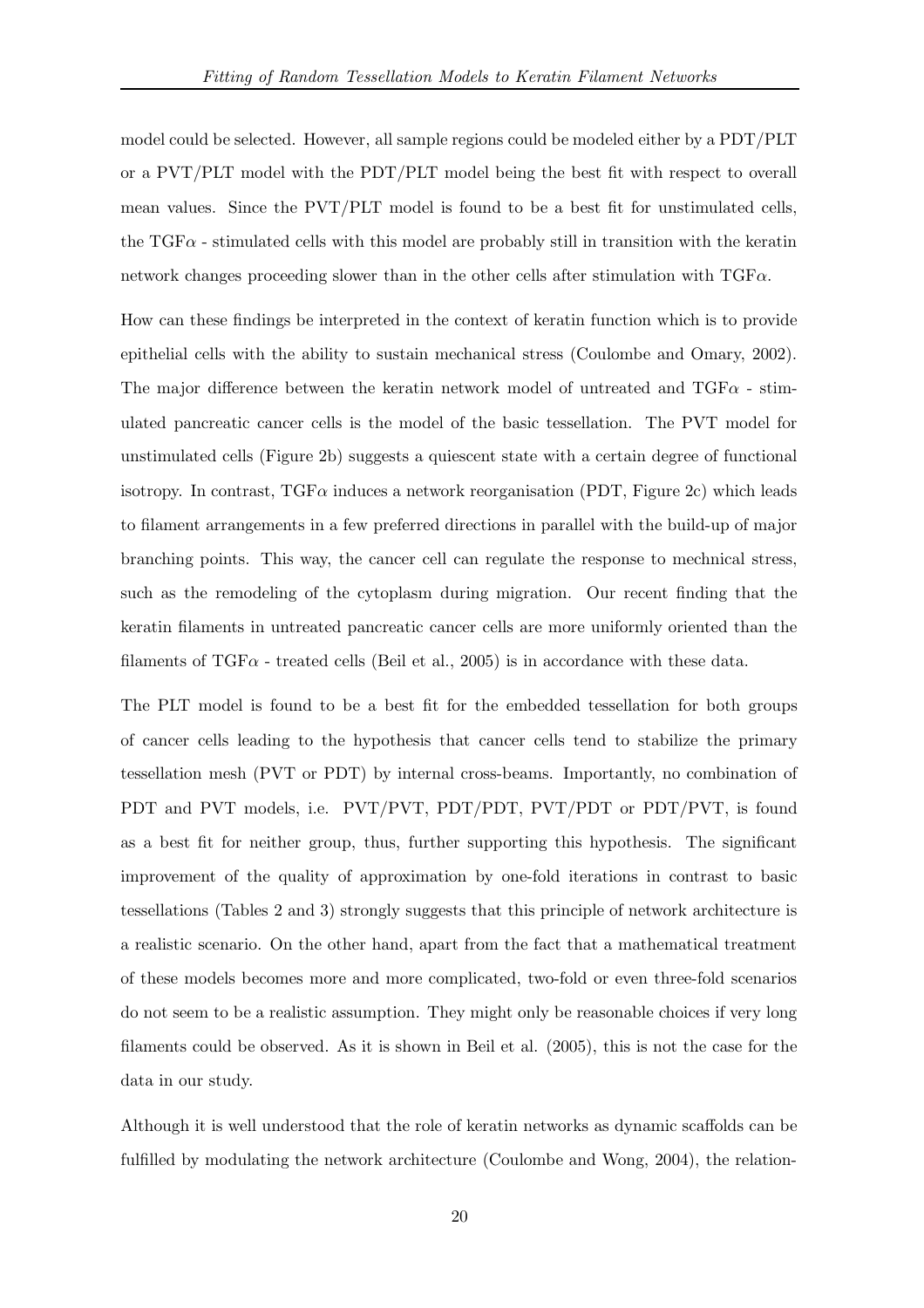ship between specific structural patterns of keratin networks and biomechanical properties of entire cells or subcellular compartments remain to be defined. Keratin networks function as a dynamic scaffold in epithelial cells and are the dominant cytoskeletal system for the regulation of viscoelastic properties, for example, during cell migration (Coulombe and Wong, 2004). Simulation models revealed that the crosslink density is an important feature for the regulation of the macroscopic response of cytoskeletal networks (Head et al., 2003). The approach presented in this study provides the opportunity to estimate biophysical properties of keratin networks and cells based on models derived from real image data. Thereafter, these estimations can be verified by probing cytoskeletal networks or entire cells (Keller et al., 2003; Suresh et al., 2005). Importantly, the keratin network is not an isolated filament system which function separately from other filament assemblies of the cytoskeleton or from other subcellular compartments. Thus, the findings of this study can only reflect the structural and functional aspects of keratin networks in a limited way. However, model systems, such as tensegrity (Ingber, 2003), which consider the filamentous cytoskeleton as an integrated system emphasized the important role of keratin intermediate filaments for defining mechanical properties of cells (Wang and Stamenovic, 2000).

In conclusion, we have analyzed the architecture of keratin filament networks by fitting geometrical statistical models. The findings of this study indicate that the growth factor TGFα induces profound changes of the keratin filament network in pancreatic cancer cells demonstrating that this approach can provide important insights into the processes governing network morphology. Further research into the relationship between local and global features of keratin network architecture and biophysical properties could contribute to the understanding of fundamental biological processes such as cell migration.

# Acknowledgements

We thank Elke Wolff-Hieber and Eberhard Schmid for expert technical assistance. We would also like to thank the reviewers for valuable comments and suggestions. This project was partly supported by the Deutsche Forschungsgemeinschaft (SFB 518). Stefanie Eckel is supported by a grant of the graduate college 1100 at the University of Ulm.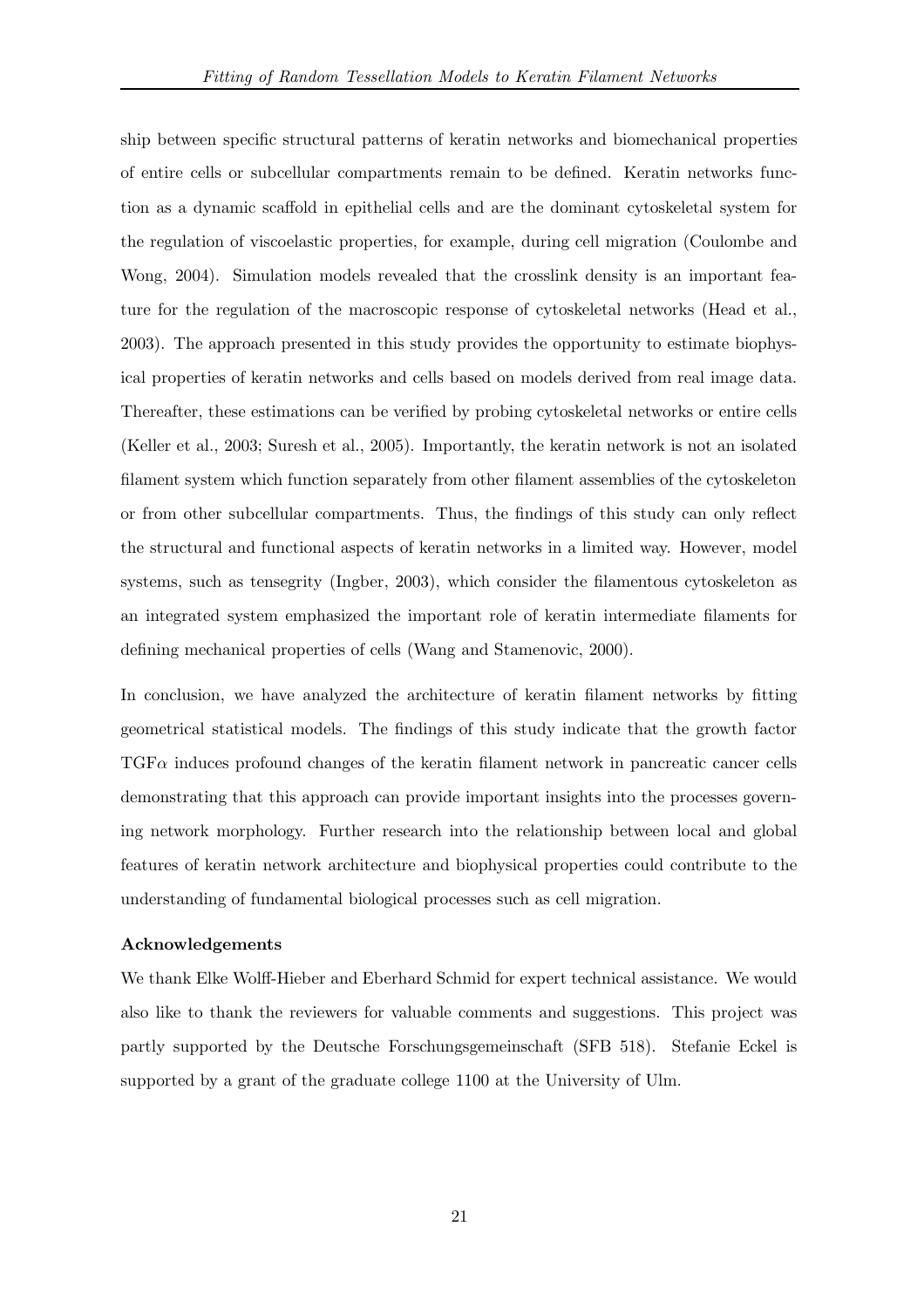# References

- [1] Baddeley A. J., Vedel Jensen E. B., 2004. Stereology for Statisticians. Chapman & Hall.
- [2] Beil M., Braxmeier H., Fleischer F., Schmidt V., Walther P., 2005. Quantitative analysis of keratin filament networks in scanning eletron microsopy images of cancer cells. J Microsc. 220, 84-95.
- [3] Beil M., Micoulet A., von Wichert G., Paschke S., Walther P., Omary M. B., Van Veldhoven P. P., Gern U., Wolff-Hieber E., Eggermann J., Waltenberger J., Adler G., Spatz J., Seufferlein T., 2003. Sphingosylphosphorylcholine regulates keratin network architecture and visco-elastic properties of human cancer cells. Nat Cell Biol. 5, 803-11.
- [4] Coulombe P. A., Omary M. B., 2002. 'Hard' and 'soft' principles defining the structure, function and regulation of keratin intermediate filaments. Curr Opin Cell Biol. 14, 110- 22.
- [5] Coulombe P. A., Wong P., 2004. Cytoplasmic intermediate filaments revealed as dynamic and multipurpose scaffolds. Nat Cell Biol. 6, 699-706.
- [6] Ellenrieder V., Adler G., Gress T. M., 1999. Invasion and metastasis in pancreatic cancer. Ann Oncol. 10, 46-50.
- [7] Fudge D. S., Gardner K. H., Forsyth V. T., Riekel C., Gosline J. M., 2003. The mechanical properties of hydrated intermediate filaments: insights from hagfish slime threads. Biophys J. 85, 2015-27.
- [8] Gloaguen C., Fleischer F., Schmidt H., Schmidt V., 2005. Fitting of stochastic telecommunication network models, via distance measures and Monte-Carlo tests. Telecommunication Systems (in press).
- [9] Head D. A., Levine A. J., MacKintosh F. C. (2003). Deformation of crosslinked semiflexible polymer networks. Phys Rev Let. 91, 108102.
- [10] Herrmann H., Aebi U. (2004). Intermediate filaments: molecular structure, assembly mechanism, and integration into functionally distinct intracellular Scaffolds. Annu Rev Biochem. 73, 749-89.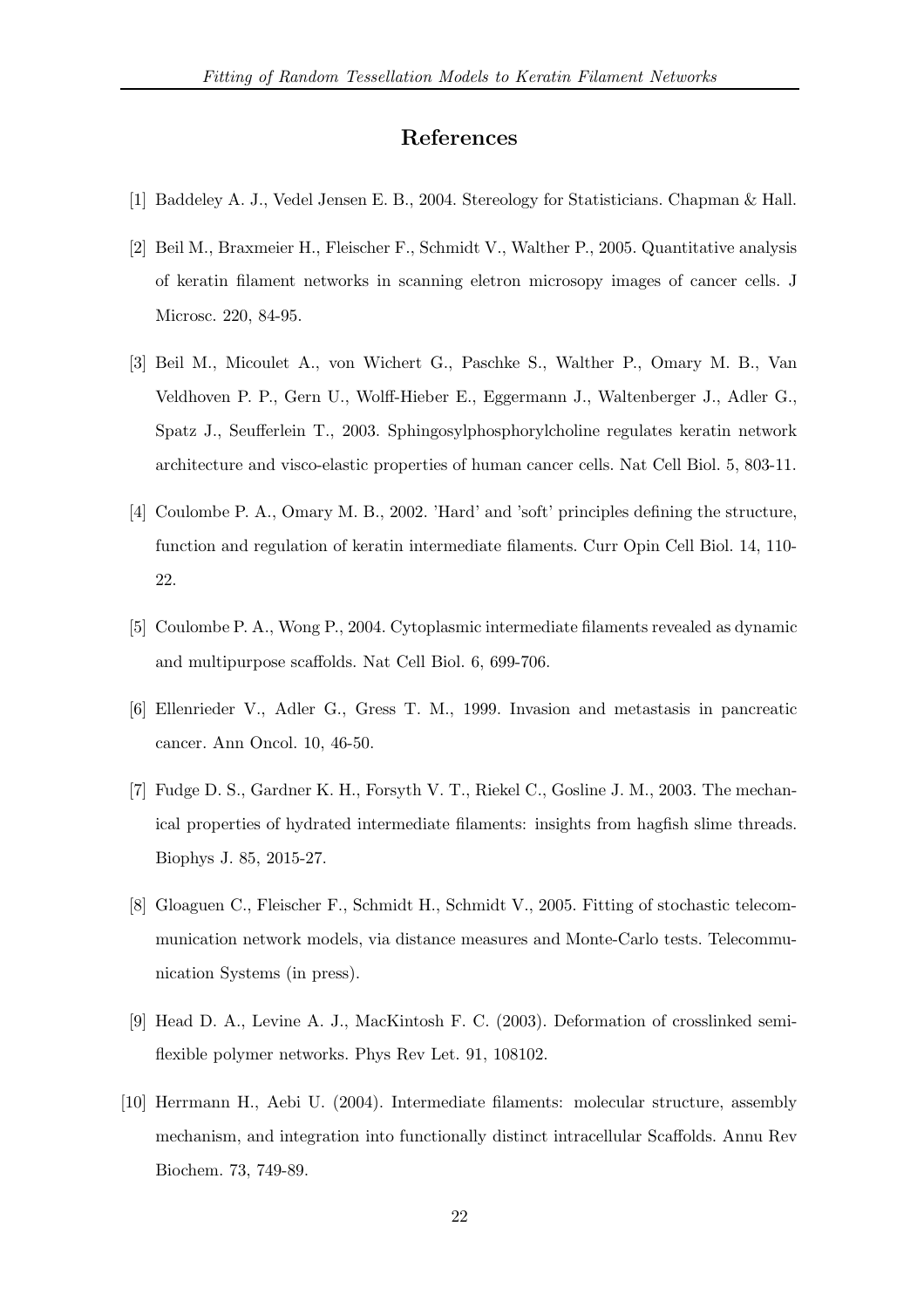- [11] Ingber D. E. (2003). Tensegrity I: Cell structure and hierarchical systems biology. J Cell Sci. 116, 1157-73.
- [12] Janmey P. A., Euteneuer U., Traub P., Schliwa M. (1991). Viscoelastic properties of vimentin compared with other filamentous biopolymer networks. J Cell Biol. 113, 155- 60.
- [13] Keller M., Tharmann R., Dichtl M. A., Bausch A. R., Sackmann E. (2003). Slow filament dynamics and viscoelasticity in entangled and active actin networks. Philos Transact A Math Phys Eng Sci. 361, 699-711.
- [14] Kirschner M., Mitchison T. (1986). Beyond self assembly: from microtubules to morphogenesis. Cell. 45, 329-42.
- [15] Kodama A., Lechler T., Fuchs E., (2004). Coordinating cytoskeletal tracks to polarize cellular movements. J Cell Biol. 167, 203-7.
- [16] Kole T. P., Tseng Y., Jiang I., Katz J. L., Wirtz D. (2005). Intracellular mechanics of migrating fibroblasts. Mol Biol Cell. 16, 328-38.
- [17] Maier R., Schmidt V. (2003). Stationary iterated tessellations. Advances in Applied Probability. 35, 337-53.
- [18] Mayer J., (2003). On quality improvement of scientific software: Theory, methods, and application in the GeoStoch Development. Doctoral Dissertation, University of Ulm.
- [19] Mayer J., Schmidt V., Schweiggert F., (2004). A unified simulation framework for spatial stochastic models. Simulation Modelling Practice and Theory. 12, 307-26.
- [20] Møller J., (1989). Random tessellations in  $\mathbb{R}^d$ . Advances in Applied Probability. 21, 37-73.
- [21] Odde D. J., Buettner H. M. (1998). Autocorrelation function and power spectrum of two-state random processes used in neurite guidance. Biophys. Journal 75, 1189-96.
- [22] Ohser J., Mücklich F., (2000). Statistical Analysis of Microstructures in Materials Science. J.Wiley & Sons, Chichester.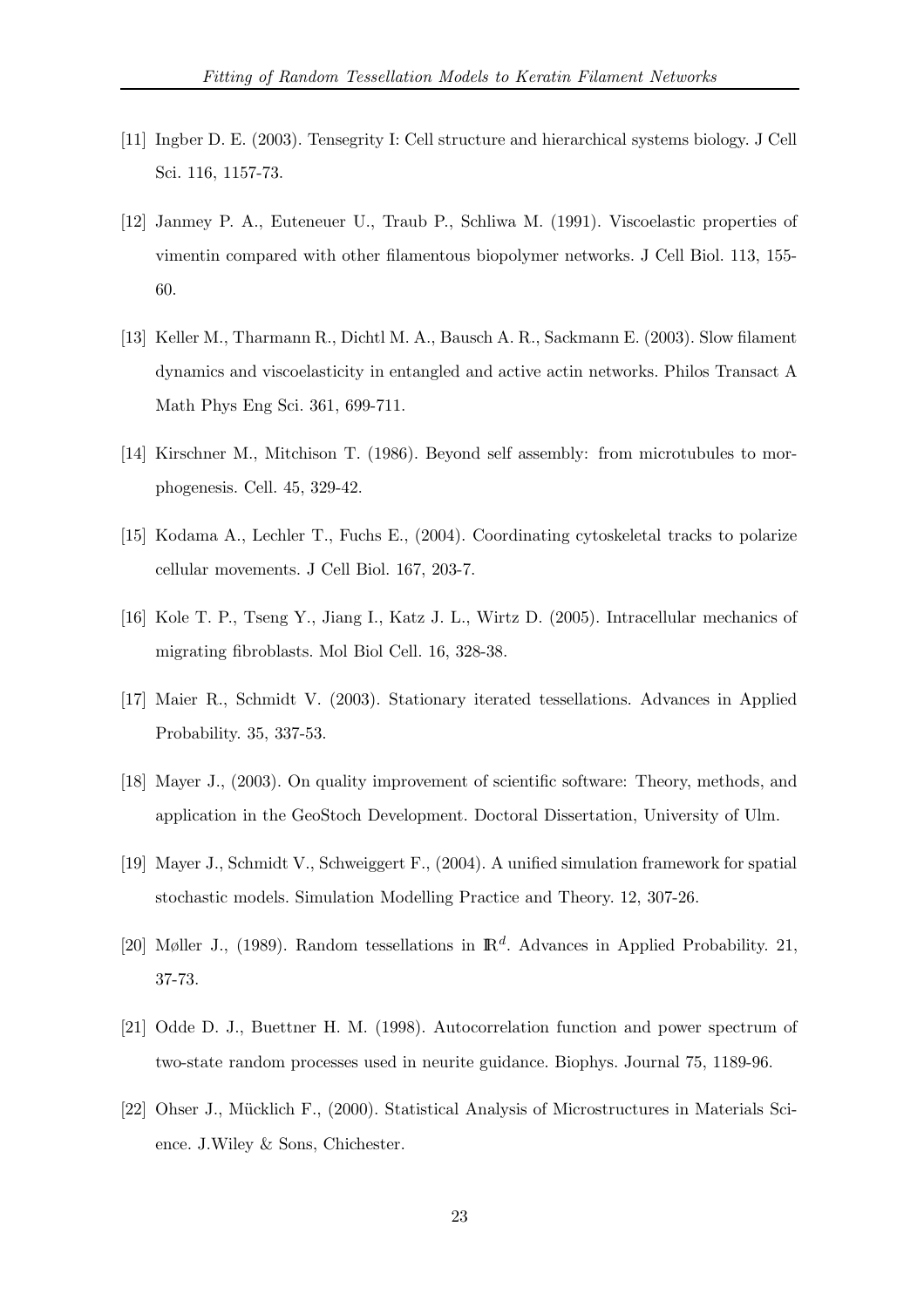- [23] Okabe A., Boots B., Sugihara K., Chiu S. N., (2000). Spatial Tessellations. 2nd ed., J.Wiley & Sons, Chichester.
- [24] Omary M. B., Ku N. O., Liao J., Price D., (1998). Keratin modifications and solubility properties in epithelial cells and in vitro. Subcellular Biochem. 31, 105-40.
- [25] Portet S., Vassy J., Beil M., Millot G., Hebbache A., Rigaut J. P., Schoevaert D. (1999). Quantitative analysis of cytokeratin network topology in the MCF7 cell line. Cytometry. 35, 203-13.
- [26] Portet S., Arino O., Vassy J., Schoevaert D., (2003). Organization of the cytokeratin network in an epithelial cell. J Theor Biol. 223, 313-33.
- [27] Schneider R., Weil W., (2000). Stochastische Geometrie. Teubner, Stuttgart.
- [28] Seufferlein T., Van Lint J., Liptay S., Adler G., Schmid R. M., (1999) Transforming growth factor alpha activates Ha-Ras in human pancreatic cancer cells with Ki-ras mutations. Gastroenterology. 116, 1441-52.
- [29] Stoyan D., Kendall W. S., Mecke J., (1995). Stochastic Geometry and its Applications. J. Wiley & Sons, Chichester.
- [30] Strnad P., Windoffer R., Leube R. E., (2002). Induction of rapid and reversible cytokeratin filament network remodeling by inhibition of tyrosine phosphatases. J Cell Sci. 115, 4133-48.
- [31] Suresh S., Spatz J., Mills J. P., Micoulet A., Dao M., Lim C. T., Beil M., Seufferlein T., (2005) Connections between single-cell biomechanics and human disease states: gastrointestinal cancer and malaria. Acta Biomaterial. 1, 15-30.
- [32] Svitkina T. M., Borisy G. G., (1998). Correlative light and electron microscopy of the cytoskeleton of cultured cells. Methods Enzymol. 298, 570-92.
- [33] Vassy J., Beil M., Irinopoulou T., Rigaut J. P., (1996). Quantitative image analysis of cytokeratin filament distribution during fetal rat liver development. Hepatology. 23, 630-8.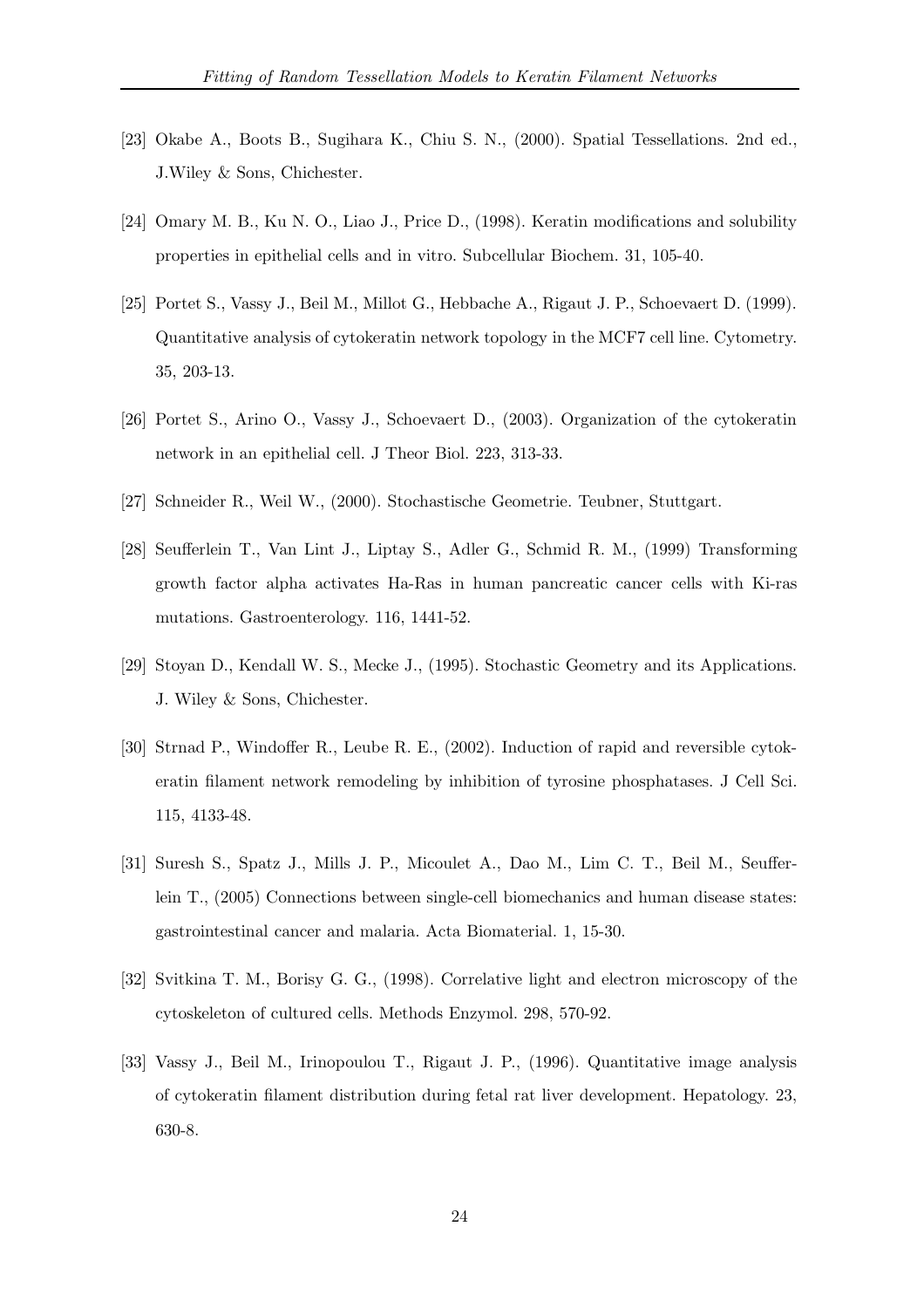- [34] Wagner M., Greten F. R., Weber C. K., Koschnick S., Mattfeldt T., Deppert W., Kern H., Adler G., Schmid R. M., (2001). A murine tumor progression model for pancreatic cancer recapitulating the genetic alterations of the human disease. Genes Dev. 15, 286- 93.
- [35] Wang N., Stamenovic D., (2000). Contribution of intermediate filaments to cell stiffness, stiffening, and growth. Am J Physiol Cell Physiol. 279, C188-94.
- [36] Wang N., Stamenovic D., (2002). Mechanics of vimentin intermediate filaments. J Muscle Res Cell Motil. 23, 535-40.
- [37] Weiss V., Nagel W., (1999). Interdependencies of directional quantities of planar tessellations. Advances in Applied Probability 31, 664-78
- [38] Windoffer R., Woll S., Strnad P., Leube R. E., (2004). Identification of novel principles of keratin filament network turnover in living cells. Mol Biol Cell. 15, 2436-48.
- [39] Wolf K., Mazo I., Leung H., Engelke K., von Adrian U. H., Deryugina E. I., Strongin A. Y., Brocker E. B., Friedl P. (2003). Compensation mechanism in tumor cell migration: mesenchymal-ameoboid transition after blocking of pericellular proteolysis. Journal Cell Biology 160, 267-77.
- [40] Zackroff R. V., Goldman R. D., (1979). In vitro assembly of intermediate filaments from baby hamster kidney (BHK-21) cells. Proc Natl Acad Sci USA. 76, 6226-30.

# A Random Tessellations

For a detailed discussion of the mathematical background, we refer to Schneider and Weil (2000) and Stoyan et al. (1995). Further information about random (iterated) tessellations can also be found in Maier and Schmidt (2003), Møller (1989) and Okabe et al. (2000).

# A.1 Basic notations

The abbreviations int B,  $\partial B$ , and B<sup>c</sup> are used to denote the interior, the boundary, and the complement of a set  $B \subset \mathbb{R}^2$ , respectively, where  $\mathbb{R}^2$  denotes the 2-dimensional Euclidean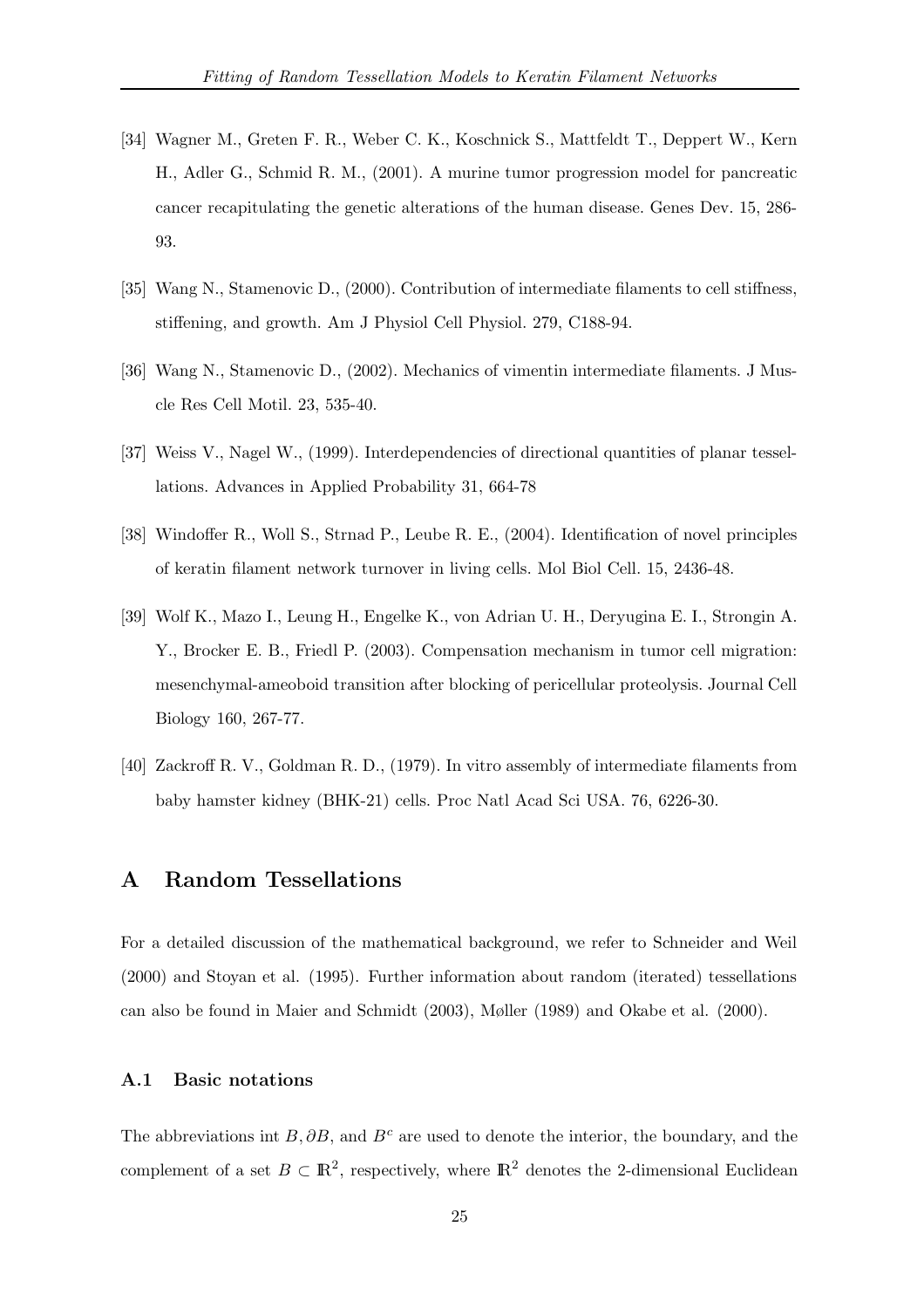space. Notice that by  $|B|$  we denote the 2-dimensional Lebesgue measure for an arbitrary measurable set  $B \in \mathbb{R}^2$ , i.e. |B| is the area of B.

The families of all closed sets, compact sets, and convex bodies (compact and convex sets) in  $\mathbb{R}^2$  are denoted by  $\mathcal{F}, \mathcal{K}$ , and  $\mathcal{C}$ , respectively. Recall that a random closed set  $\Xi$  in  $\mathbb{R}^2$  is a measurable mapping  $\Xi : \Omega \to \mathcal{F}$  from some probability space  $(\Omega, \mathcal{A}, \mathbb{P})$  into the measurable space  $(\mathcal{F}, \mathcal{B}(\mathcal{F}))$ , where  $\mathcal{B}(\mathcal{F})$  denotes the smallest  $\sigma$ -algebra of subsets of  $\mathcal F$  that contains all sets  $\{F \in \mathcal{F}, F \cap K \neq \emptyset\}$  for any  $K \in \mathcal{K}$ . Particularly, the random closed set  $\Xi$  is called a random compact set or a random convex body if  $\mathbb{P}(\Xi \in \mathcal{K}) = 1$  or  $\mathbb{P}(\Xi \in \mathcal{C}) = 1$ , respectively.

## A.2 Random tessellations

A tessellation in  $\mathbb{R}^2$  is a countable family  $\tau = \{C_n\}_{n\geq 1}$  of convex bodies  $C_n \in \mathcal{C}$  such that int  $C_n \neq \emptyset$  for all n, int  $C_n \cap \text{int } C_m = \emptyset$  for all  $n \neq m$ ,  $\bigcup_{n \geq 1} C_n = \mathbb{R}^2$ , and  $\sum_{n\geq 1} \mathbb{I}_{\{C_n \cap K \neq \emptyset\}} < \infty$  for any  $K \in \mathcal{K}$ . Notice that the sets  $C_n$ , called the *meshes* of  $\tau$ , are polygons in  $\mathbb{R}^2$ . The family of all tessellations in  $\mathbb{R}^d$  is denoted by T. A *random tessellation*  $\{\Xi_n\}_{n\geq 1}$  in  $\mathbb{R}^d$  is a sequence of random convex bodies  $\Xi_n$  such that  $\mathbb{P}(\{\Xi_n\}_{n\geq 1} \in \mathcal{T}) = 1$ . Notice that a random tessellation  $\{\Xi_n\}_{n\geq 1}$  can also be considered as a marked point process  $\sum_{n\geq 1}\delta_{[\alpha(\Xi_n),\Xi_n^0]},$  where  $\alpha:\mathcal{C}'\to\mathbb{R}^d$ ,  $\mathcal{C}'=\mathcal{C}\setminus\{\emptyset\}$ , is a measurable mapping such that  $\alpha(C) \in C$  and  $\alpha(C+x) = \alpha(C) + x$  for any  $C \in \mathcal{C}'$  and  $x \in \mathbb{R}^d$ , and where  $\Xi_n^0 = \Xi_n - \alpha(\Xi_n)$ is the centered mesh corresponding to  $\Xi_n$  which contains the origin. The point  $\alpha(C) \in \mathbb{R}^d$  is called the associated point of  $C$  and can be chosen, for example, to be the lexicographically smallest point of C.

### A.3 Random iterated tessellations

A (deterministic) iterated tessellation  $\tau = \{C_{n\nu} \cap C_n : \text{int } C_{n\nu} \cap \text{int } C_n \neq \emptyset\}$  in  $\mathbb{R}^d$  consists of an initial tessellation  $\tau = \{C_n\}_{n\geq 1}$  in  $\mathbb{R}^d$  and a sequence  $(\tau_n)_{n\geq 1}$  of (embedded) component tessellations  $\tau_n = \{C_{n\nu}\}_{\nu\geq 1}$ . Hence, in order to define the notion of a random iterated tessellation, we can proceed as follows. Let  $\Xi$  be a random convex body in  $\mathbb{R}^d$ , where int  $\Xi \neq \emptyset$ , and let  $X = {\{\Xi_n\}}_{n \geq 1}$  be a random tessellation in  $\mathbb{R}^d$ . Then, the mapping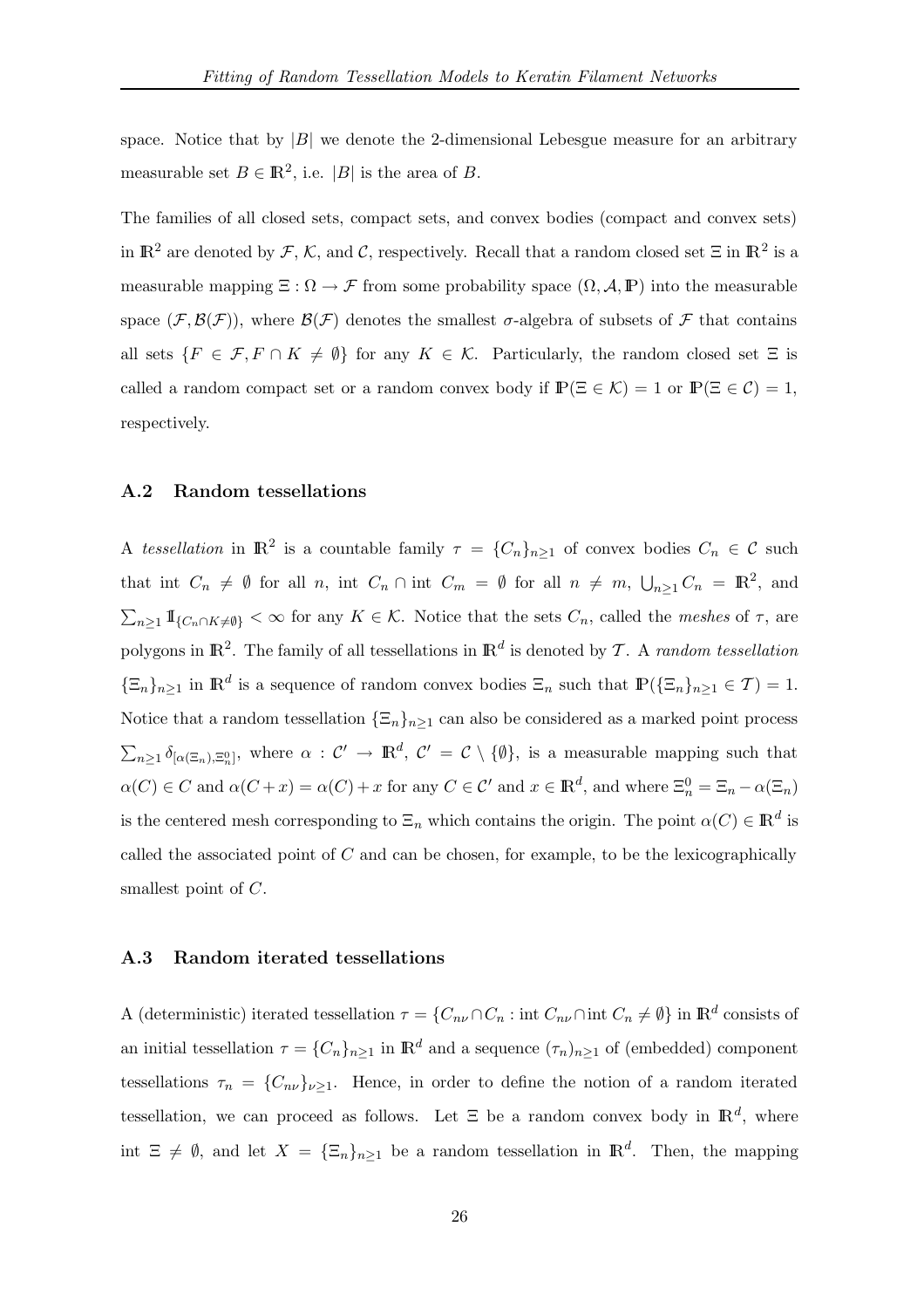$Y(\cdot \mid \Xi) : \Omega \to N(\mathcal{F}')$  defined by  $Y(B \mid \Xi) = \sum_{n \geq 1} \delta_{\Xi_n \cap \Xi}(B) 1\!\!1_{\{\text{int } \Xi_n \cap \text{int } \Xi \neq \emptyset\}}$  for  $B \in \mathcal{B}(\mathcal{F}')$ is a point process in  $\mathcal{C}'$ , where  $\mathcal{F}' = \mathcal{F} \setminus \{\emptyset\}$ . The space of all non-negative and integer-valued measures on  $\mathcal{B}(\mathcal{F}')$  is denoted by  $N(\mathcal{F}')$ , where each  $\eta \in N(\mathcal{F}')$  can be represented by a finite or countable sum of Dirac measures  $\delta_F$  of sets  $F \in \mathcal{F}'$ , i.e.,  $\eta(B) = \sum_{n \geq 1} \eta(\lbrace F_n \rbrace) \delta_{F_n}(B)$  for any  $B \in \mathcal{B}(\mathcal{F}')$ , and that  $\eta(\lbrace F \in \mathcal{F} : F \cap K \neq \emptyset \rbrace) < \infty$  for any  $K \in \mathcal{K}$ . Notice that  $Y(\cdot | \Xi)$ can be seen as one possible way to describe a random tessellation in Ξ.

Furthermore, if  $X_0 = {\{\Xi_n\}}_{n\geq 1}$  is an arbitrary random tessellation in  $\mathbb{R}^d$  and if  $\{X_n\}_{n\geq 1}$ is an independent sequence of independent and identically distributed random tessellations  $X_n = {\{\Xi_{n\nu}\}}_{\nu \geq 1}$  in  $\mathbb{R}^d$ , then the mapping  $Y : \Omega \to N(\mathcal{F}')$  defined by  $Y(B) = \sum_n Y_n(B \mid \Xi_n)$ and  $Y_n(B \mid \Xi_n) = \sum_{\nu \geq 1} \delta_{\Xi_{n\nu} \cap \Xi_n}(B) 1\!\!1_{\{\text{int } \Xi_{n\nu} \cap \text{int } \Xi_n \neq \emptyset\}}$  for  $B \in \mathcal{B}(\mathcal{F}')$  is called the pointprocess representation of an iterated random tessellation (or  $X_0/X_1$ -nesting) in  $\mathbb{R}^d$  with initial tessellation X and component tessellations  $X_1, X_2, \ldots$  Clearly, the point process Y is stationary and isotropic, respectively, provided that both the initial tessellation  $X$  and the component tessellations  $X_1, X_2, \ldots$  possess these properties.

Mean-value relationships can be obtained for iterated tessellations; see e.g. Maier and Schmidt (2003) and the references therein. Consider the case of a 1-fold  $X_0/p X_1$ -nesting  $(p \in [0,1])$  and let  $\lambda_1,\ldots,\lambda_4$  denote the mean number of vertices, the mean number of edges, the mean number of meshes, and the mean total length of edges per unit area, respectively, with respect to the 1-fold tessellation. Let  $\lambda_1^{(0)}$  $\lambda_1^{(0)},\ldots,\lambda_4^{(0)}$  $\lambda_4^{(0)}$  and  $\lambda_1^{(1)}$  $\lambda_1^{(1)}, \ldots, \lambda_4^{(1)}$  denote the corresponding characteristics of  $X_0$  and  $X_1$ , respectively. Then,

$$
\lambda_1 = \lambda_1^{(0)} + p\lambda_1^{(1)} + \frac{4p}{\pi} \lambda_4^{(0)} \lambda_4^{(1)},
$$
  
\n
$$
\lambda_2 = \lambda_2^{(0)} + p\lambda_2^{(1)} + \frac{6p}{\pi} \lambda_4^{(0)} \lambda_4^{(1)},
$$
  
\n
$$
\lambda_3 = \lambda_3^{(0)} + p\lambda_3^{(1)} + \frac{2p}{\pi} \lambda_4^{(0)} \lambda_4^{(1)},
$$
  
\n
$$
\lambda_4 = \lambda_4^{(0)} + p\lambda_4^{(1)}.
$$

Table 6 shows the dependence of the four characteristics  $\lambda_1, \ldots, \lambda_4$  on p and on the parameters  $\gamma_0$  and  $\gamma_1$  of  $X_0$  and  $X_1$ , respectively.

Notice that the case of a  $X_0/X_1$ -nesting (i.e.,  $p=1$ ) is special in the sense that a symmetry can be observed in the intensities  $\gamma_0$  and  $\gamma_1$  of  $X_0$  and  $X_1$ , respectively. Therefore, the four